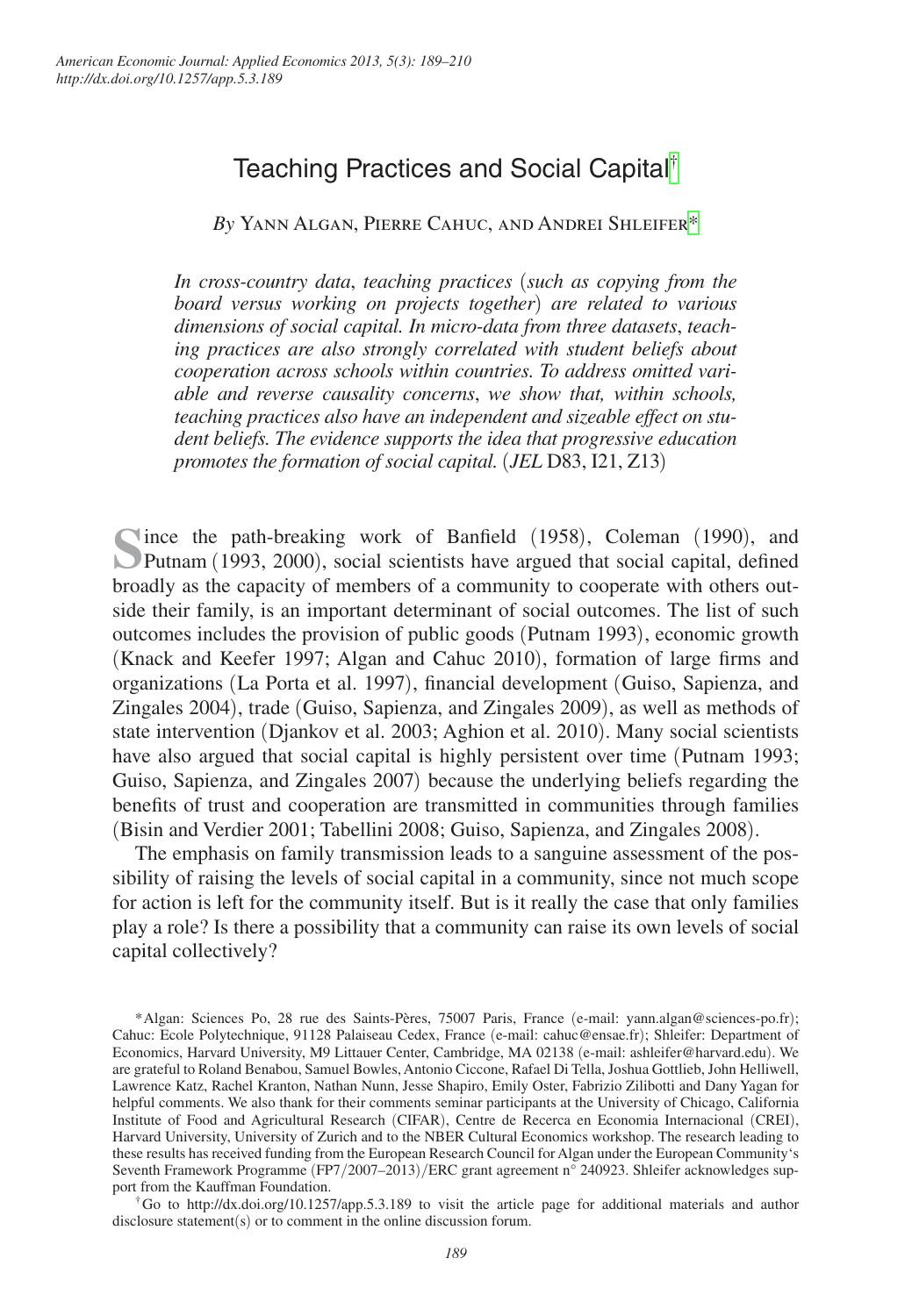In this paper, we explore an alternative, and complementary, mechanism of how social capital is transmitted in a community, namely schooling. Aghion et al. (2010) and Guiso, Sapienza, and Zingales (2010) note that schools rather than families might contribute to such transmission. There is some evidence that a greater quantity of schooling leads to higher social capital (Milligan, Moretti, and Oreopoulos 2004; Helliwell and Putnam 2007; Glaeser, Ponzetto, and Shleifer 2007) and has other desirable nonpecuniary benefits (Oreopoulos and Salvanes 2011). Our emphasis is not on the quantity of schooling, but on how students are taught.

The idea that how students are taught shapes their beliefs is not new. Teaching ethics and civicness are established goals of school systems in many countries, which also animate the progressive education movement (Dewey 1944). The Marxist critique of capitalist education (Bourdieu and Passeron 1970; Bowles and Gintis 1976) sees these goals as aiming to perpetuate the social order. Our paper is an empirical exploration into the effects of progressive education.

Our starting observation is that the methods of teaching differ tremendously across countries, and between schools and within schools in a country. Some schools and teachers emphasize what we call vertical teaching practices, whereby teachers primarily lecture, students take notes or read textbooks, and teachers ask students questions. The central relationship in the classroom is between the teacher and the student. Other schools and teachers emphasize what we call horizontal teaching practices, whereby students work in groups, do projects together, and ask teachers questions. The central relationship in the classroom is among students. Consistent with the idea that beliefs underlying social capital are acquired through the practice of cooperation, we hypothesize that horizontal practices are conducive to the formation of social capital, whereas vertical teaching practices are not.

To pursue our study, we assemble data on teaching practices across schools from several multi-country data sources. The three databases we examine are the Civic Education Study (CES), run in 1999 in 25 countries to assess the level of civic knowledge of mostly 14-year-olds in the eighth and ninth grades; the Trends in International Mathematics and Science Study (TIMSS), conducted in 1995, 2003, and 2007 for 59 countries and focused similarly on the eighth graders; and the Progress in International Reading Literacy 2006 (PIRLS 2006), dealing with reading achievement of fourth graders. These surveys contain a great deal of studentlevel information about student beliefs and characteristics, as well as characteristics of their teachers and their schools, including teaching practices. In our empirical work, we emphasize the distinction between "teacher lectures" and "students work in groups" as measures of vertical and horizontal teaching practices.

We find that teaching practices vary systematically across countries. Students work in groups more in Nordic countries (Denmark, Norway, Sweden) and Anglo-Saxon countries (Australia, United States and to a lesser extent Great Britain). This teaching practice is less common in East European countries and in the Mediterranean (Greece, France, Portugal and, to a lesser extent, Italy). In these countries, teachers spend more timing lecturing. Moreover, holding constant per capita income and average years of education, vertical teaching is strongly negatively correlated with trust and association membership, the two standard measures of social capital from the World Values Survey.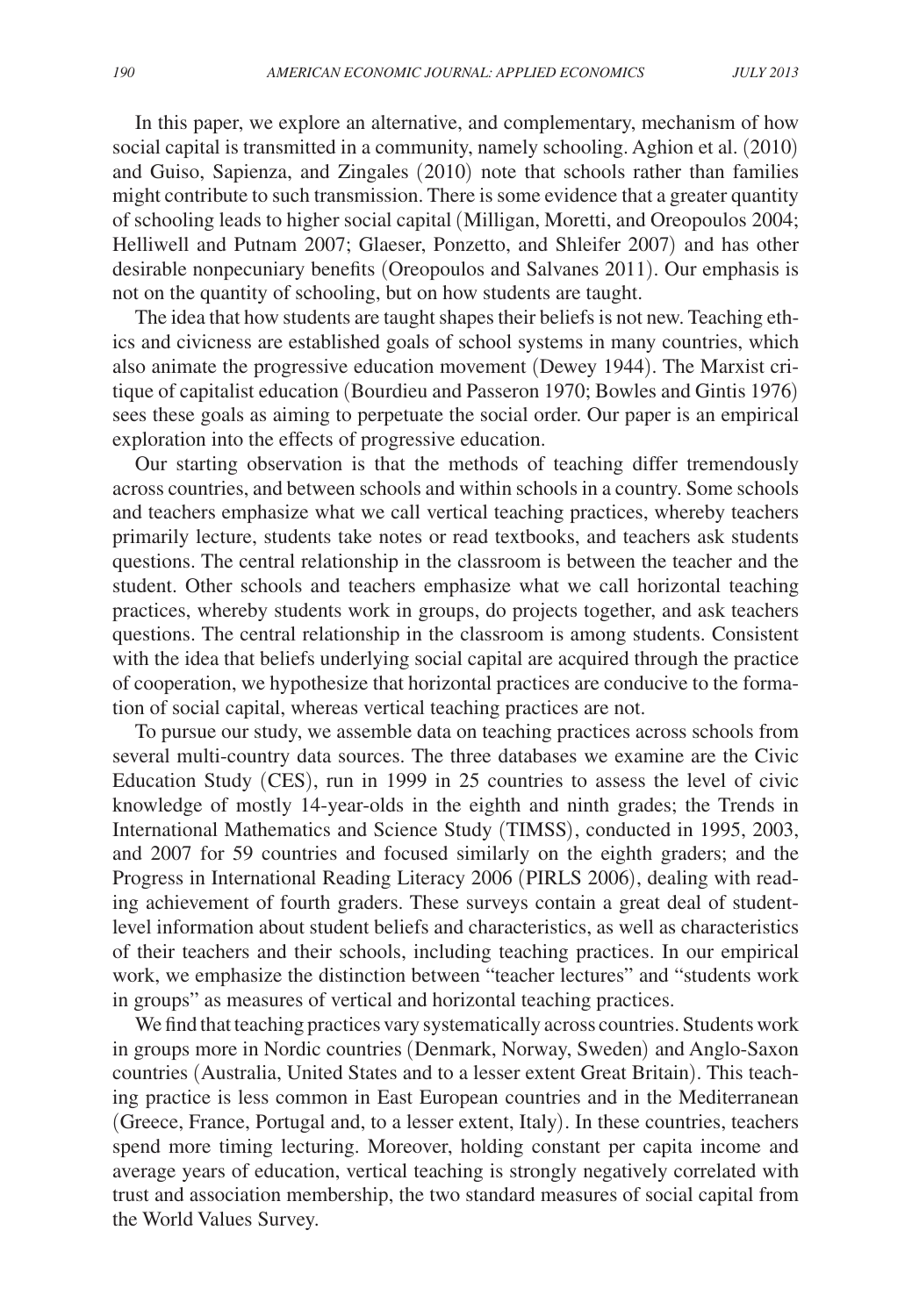To get beyond aggregate correlations, we first document a strong correlation between teaching practices and student beliefs at the student level, across schools within countries (i.e., with country fixed effects). Holding constant an extensive list of student, teacher, and school characteristics, including teacher and school levels of social capital, we find a significant relationship between teaching practices and various dimensions of student social capital, including beliefs in cooperation with other students and with teachers, association membership, trust in institutions, and participation in civil society. We also find a strong correlation with various noncognitive skills, such as self-esteem and positive attitudes.

The within country/between schools estimates raise two main identification issues. First, omitted variables might determine both teaching practices and student beliefs. In particular, differences in teaching practices may reflect differences in beliefs or preferences of the community rather than exert an independent influence on student beliefs. For example, teachers specializing in horizontal teaching might be selected, or self-select, into high social capital communities. Second, there is an issue of reverse causality—teachers might adjust their practices to the social capital of their students. If teaching practices entirely reflect community preferences or student social capital, then one might still argue that only families shape beliefs, while schools merely reinforce what families teach kids already. If, however, teaching practices have an independent influence, there is a possibility that schools can build social capital even in communities where parents lack it.

To address these concerns, we use within-school estimates to identify the causal effect of teaching practices on student beliefs (a classroom is defined as a group of students in a grade that take most of their classes together). By looking at teaching practices and student beliefs across classrooms within a school, we can alleviate concerns regarding omitted variables that could drive self-sorting of parents, students, and teachers into schools. The comparison of between schools (within a country) and within-school estimates provides a sense of the magnitude of the selection bias. Conceivably, students or teachers might still be allocated to specific classrooms within the same school, depending on their test scores, noncognitive skills, or social capital. To control for omitted variables and reverse causality within schools, we include detailed individual and classroom characteristics in the regression. We control for individual cognitive skills of students before entering and during their observed grade. We also control for both the average and the standard deviation of cognitive test performance at the classroom level. Finally, we look at selection of students based on observable characteristics into classrooms. We find no evidence that selection of students and teachers into classrooms is responsible for our results, thus supporting our identifying assumption.

It is still possible (though not entirely plausible) that unobservable variables drive the selection of students and teachers into classrooms. As a check, we use withinclassroom variation in teaching practices and student beliefs, based on a subsample of schools for which we can identify classrooms of students who take math and science with each other but with different teachers. The evidence on student attitudes toward different subjects within the same classroom confirms that teaching practices have a significant independent effect on student beliefs.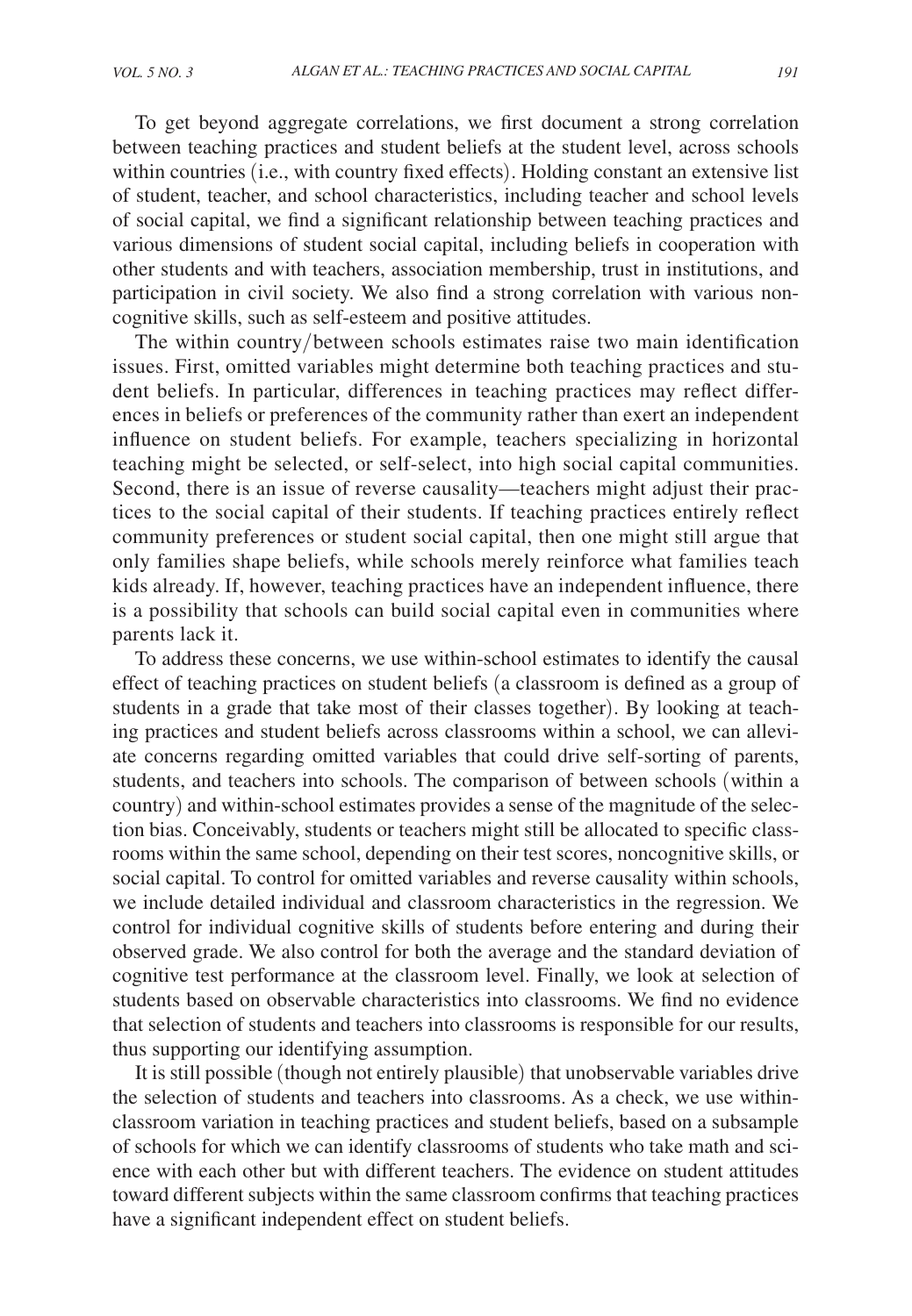The within-school (and within-classroom) estimates allow us to address selfselection and reverse causality. A separate concern is that horizontal teaching practices just proxy for a teacher being good or nice. To address this concern, we first show that teaching practices have no effect on cognitive skills, rendering implausible the claim that teachers relying on horizontal practices are better overall. Second, we look at alternative teaching practices, such as providing individual help to students or letting students work on their own projects. These practices correlate with the same "nice" teacher attributes, such as gender (female) or a diploma in psychology, as those predicting the adoption of group activities. Yet these teaching practices have no effect on student social capital.

Section I presents the motivating macro evidence on the cross-country correlation between teaching practices and social capital. Section II describes the data. Section III presents the basic micro evidence on the relationship between teaching practices and student beliefs using variation between schools within countries. To get closer to causality, Section IV focuses on within-school, between classroom estimates, and briefly describes the within-classroom estimates. Section V shows that horizontal teaching practices have an independent effect that cannot be explained by teachers being either good or nice. Section VI concludes.

### **I. Cross-Country Correlation between Teaching Practices and Social Capital**

We illustrate the data on teaching practices at the country level using two main databases devoted to the eighth grade: the 1999 Civic Education Study (CES) and the 1995 Trends in International Mathematics and Science Study (TIMSS). Both databases are described in detail in online Appendix A.

CES is a survey run in 1999 by the International Association for the Evaluation of Educational Achievement (IEA) in 25 countries. We use the following two questions from the teacher survey: "In your class, how often do students work in groups? In your class, how often does the teacher lecture?" "Teacher lectures" is an example of vertical teaching, and "Students work in groups" is an example of horizontal teaching. The second database, also run by the IEA, is TIMSS, a multi-country comparative test of student cognitive achievement in math and science. In TIMSS, teaching practices are measured from the individual student surveys conducted in all classrooms in each selected school (the teacher survey reports working in groups, but not lecturing). We focus on teaching practices in mathematics, which yields observations for the maximum number of countries. The questions most relevant for our analysis are: "In schools, how often do you do these things?, Copy notes from the board during the lessons?, Work together in pairs and small groups in class?" The answers range from 1 for all the time, 2 for often, 3 for sometimes, to 4 for never. We reverse the order of the scores, so that a higher value corresponds to the more frequent use of the teaching practice.

[Figure](#page-4-0) 1 shows a negative cross-country correlation between country average scores of "Students work in groups" and "Teacher lectures" from CES. The coefficient of correlation is equal to −0.418. Students work in groups more in Nordic countries (Denmark, Norway, Sweden) and Anglo-Saxon countries (Australia, United States and, to a lesser extent, Great Britain). This teaching practice is less common in East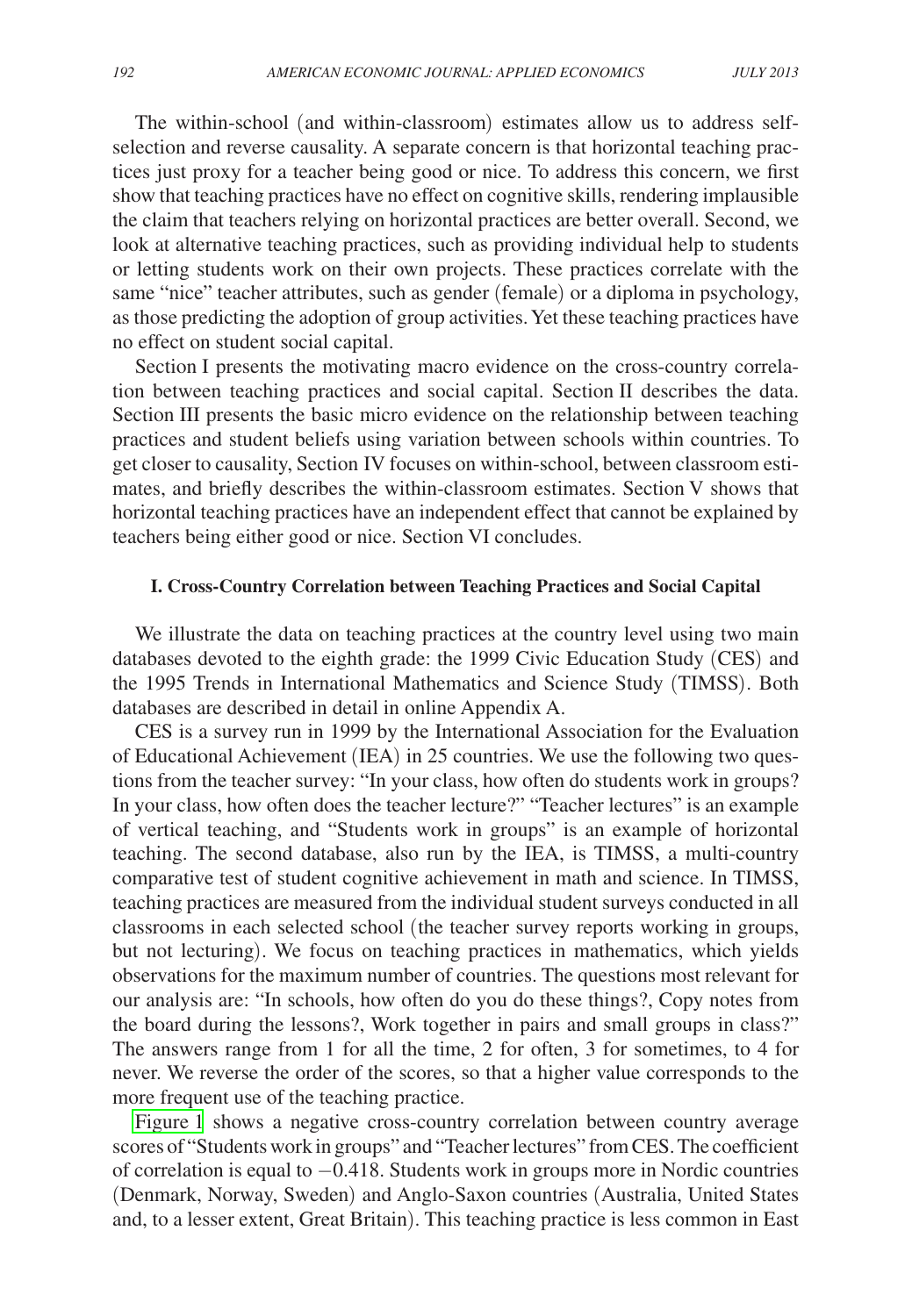<span id="page-4-0"></span>

Figure 1. Average Country Scores in Teaching Practices

*Note:* Teacher lectures and students work in groups  $(1 =$  Never,  $2 =$  Sometimes,  $3 =$  Often,  $4 =$  Always).

*Source:* CES

European countries and in the Mediterranean (Greece, Cyprus, Portugal, and, to a lesser extent, Italy). In contrast, in East European and Mediterranean countries, teachers spend more time lecturing. In Germany and Switzerland, teachers combine the two practices, or do something else with their class time.

[Figure](#page-5-0) 2 shows a negative cross-country correlation of −0.137 between average scores from TIMSS for "Students copy notes from the board during the lessons" and "Students work together in pairs and in small groups in class." In all countries, students take notes from the board more frequently than they work in groups, but they do much more so in France, Japan, Turkey, and more generally in most Continental and Mediterranean European countries. In contrast, the gap between country average scores for "Students take notes from the board" and "Students work in groups" is the lowest in Scandinavian and Anglo Saxon countries.

For countries present in both CES and TIMSS, the indicators of teaching practices are significantly correlated with each other. The cross-country correlation between averages of "Teacher lectures" from CES and "Students take notes from the board" from TIMSS is 0.328. The corresponding correlation between "Students work in groups" from CES and TIMSS is 0.598. The phrasing of the questions differs between CES and TIMSS, but they appear to capture the same broad contrast between vertical and horizontal teaching. This comparison also suggests that students and teachers share the same perceptions of teaching practices, since the questions are administrated at the teacher level in CES and at the student level in TIMSS. Since TIMSS covers a wider spectrum of countries, we base our crosscountry analysis on this database.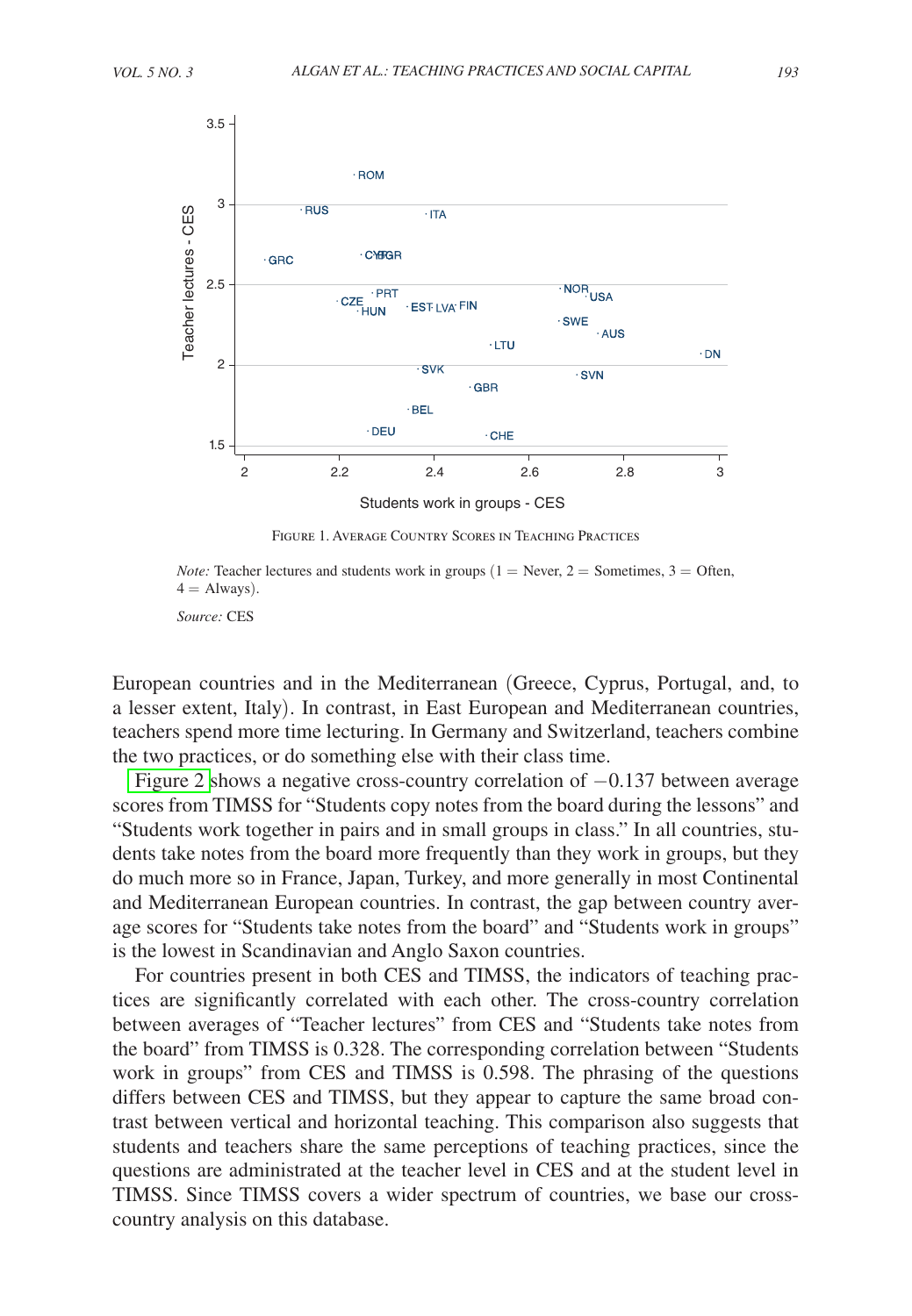<span id="page-5-0"></span>

Figure 2. Average Country Scores in Teaching Practices

*Note:* "Students take notes from the board" and "Students work in groups"  $(1 =$  Never,  $2 =$  Sometimes,  $3 =$  Often,  $4 =$  Always).

*Source:* TIMSS

[Figure](#page-6-0) 3 shows the relationship between the country level of trust and the difference between vertical and horizontal teaching measures from TIMSS, called Gap. Trust is the country average of the standard question from the World Values Survey: "In general do you think you can trust others or one cannot be too careful?" The answer is 1 if the respondent trusts others, and 0 otherwise. The correlation between Gap and trust is strongly negative; almost one-third of the cross-country variation in trust is explained by the variation in teaching practices. Scandinavian countries (with the exception of Finland), and to a lesser extent Anglo-Saxon countries, combine high levels of trust with teaching practices tilted toward horizontal. Teaching practices of Mediterranean and East European countries are in contrast biased toward vertical; they also have low levels of trust. The big outliers are Japan and Ireland, which tilt toward vertical teaching practices but have high trust.

[Table](#page-7-0) 1 documents the robustness of the relationships between trust and teaching practices by including income per capita, school expenditure per student, and average years of education at the country level. Columns 1–2 show a negative correlation between trust and the share of students who "always take notes from the board" and the share who "never work in groups." The coefficients are statistically significant at the 1 percent level. The relationship is also economically sizeable. Respectively, 33 percent and 32 percent of the cross-country variation in generalized trust is explained by the variation in these teaching practices. An increase by 1 standard deviation in "Always takes notes from the board" is associated with a rise of 5.7 percentage points in trust. Income per capita and average years of schooling are also statistically significant determinants of trust in a cross section of countries.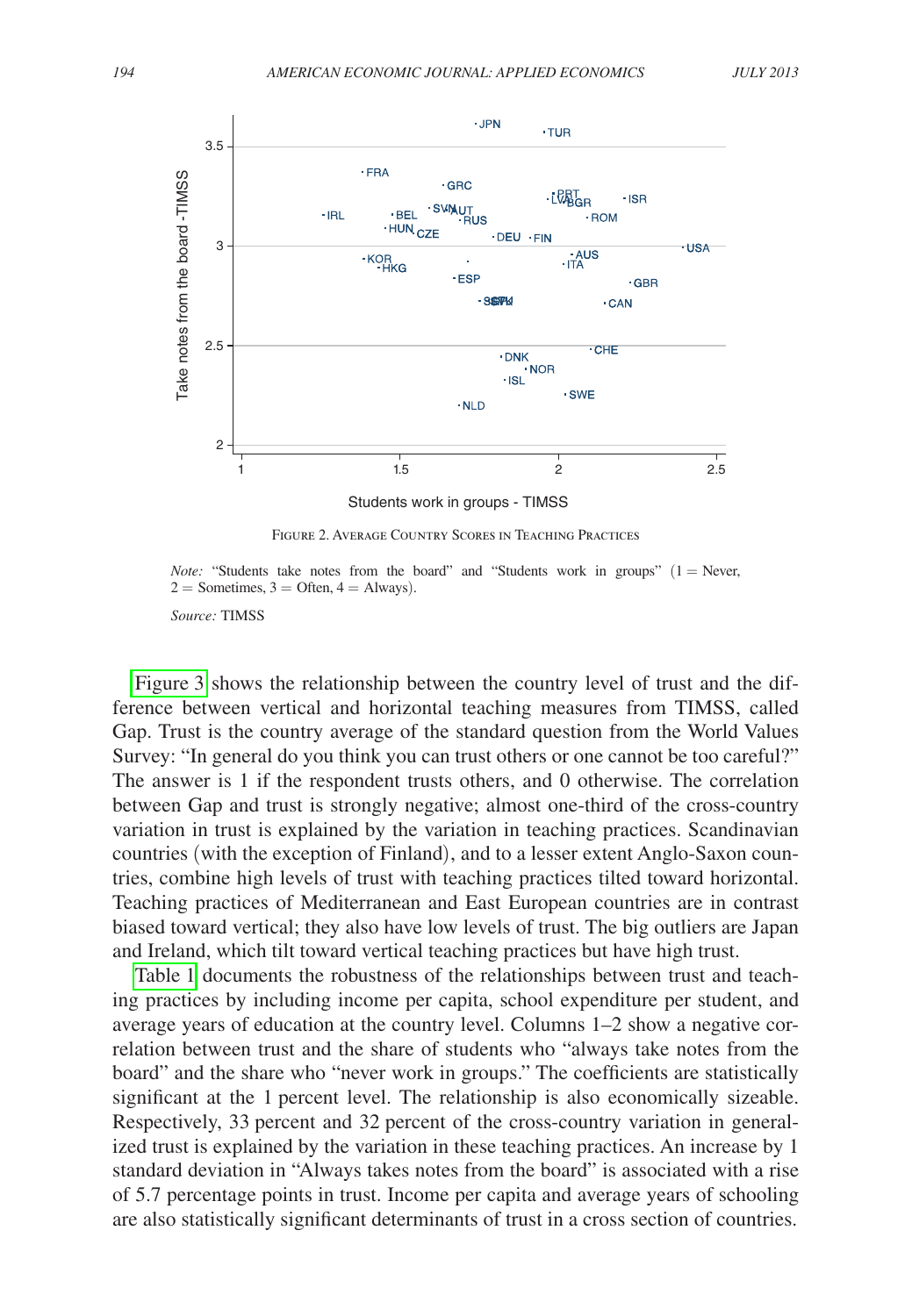<span id="page-6-0"></span>

Figure 3. Trust and the Gap between Vertical and Horizontal Teaching

*Source:* TIMSS, WVS

Columns 3–4 of Table 1 show that teaching practices are also significantly related to civic life, measured as the percentage of citizens registered in an association in the 2000 World Values Survey. In particular, there is a negative and statistically significant (at the 1 percent level) relationship between the share who "always take notes from the board" and association membership. Taken alone, this share explains 48 percent of the cross-country variation in association membership.

Columns 5–6 of Table 1 document the relationship between teaching practices and attitudes toward officials. Vertical teaching might fuel a sense of subordination of citizens to officials, breeding distrust in politics and the state. In contrast, horizontal teaching might encourage a feeling of belonging to the same community and an expectation of accountability from officials. The International Social Survey Program 2006, devoted to the role of government, covers a large set of countries for which we also have data on teaching practices. We use the following question: "Most civil servants can be trusted to do what is best for the country." The answers range from 1 for strongly agree to 5 for strongly disagree. Table 1 shows that country average trust in civil servants is negatively related to the share of students who "always take notes from the board," and the relationship is statistically significant at the 1 percent level. In contrast, horizontal teaching does not display any significant relationship with trust in civil servants. Other measures of attitudes toward officials, such as perception of fairness of the officials, yield similar results.

## **II. Data**

To move beyond the macro correlations, we examine the relationship between teaching practices and social capital using micro data on student beliefs, as well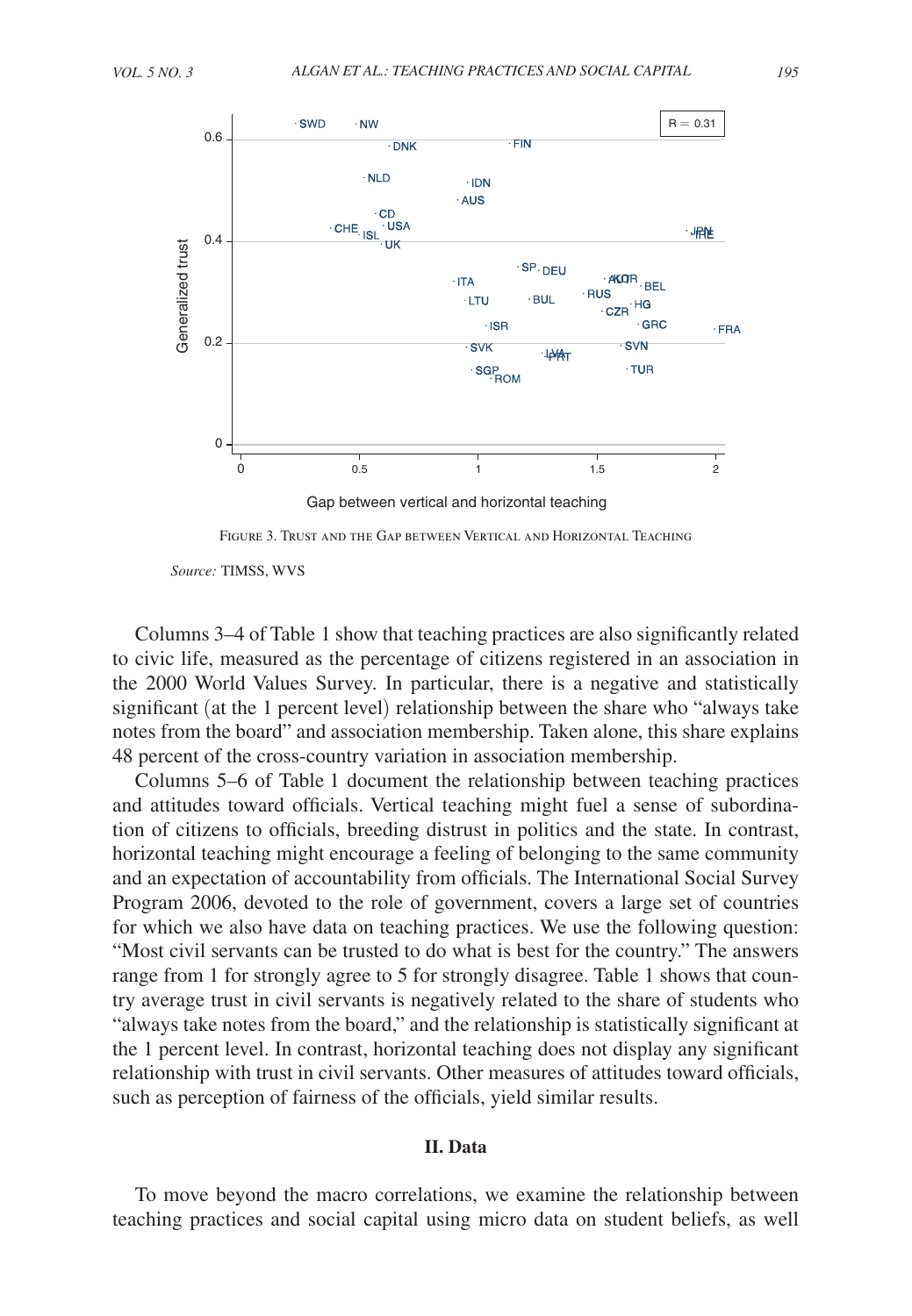<span id="page-7-0"></span>

|                                        |                      | Generalized<br>trust   |                  | Association<br>membership |                     | Trust in civil<br>servants |                     | Civil servants<br>are fair |  |
|----------------------------------------|----------------------|------------------------|------------------|---------------------------|---------------------|----------------------------|---------------------|----------------------------|--|
|                                        | (1)                  | (2)                    | (3)              | (4)                       | (5)                 | (6)                        | (7)                 | (8)                        |  |
| Never work<br>in groups                | $-0.192*$<br>(0.107) |                        | 0.001<br>(0.160) |                           | $-0.217$<br>(0.541) |                            | $-0.125$<br>(0.433) |                            |  |
| Always take<br>notes from<br>the board |                      | $-0.400***$<br>(0.133) |                  | $-0.606***$<br>(0.127)    |                     | $-1.361**$<br>(0.567)      |                     | $-1.906***$<br>(0.420)     |  |
| School                                 | $-0.165$             | $-0.181*$              | $-0.027$         | $-0.086$                  | 0.071               | $-0.047$                   | 0.255               | 0.077                      |  |
| expenditure                            | (0.114)              | (0.104)                | (0.096)          | (0.072)                   | (0.281)             | (0.184)                    | (0.300)             | (0.183)                    |  |
| Income                                 | $0.150**$            | $0.151**$              | 0.098            | $0.116**$                 | 0.103               | 0.137                      | $-0.025$            | 0.013                      |  |
| per capita                             | (0.066)              | (0.062)                | (0.066)          | (0.044)                   | (0.226)             | (0.142)                    | (0.246)             | (0.147)                    |  |
| Average years                          | 0.031                | $0.023**$              | $0.068***$       | $0.049***$                | $-0.003$            | $-0.035$                   | 0.011               | $-0.037$                   |  |
| of education                           | (0.010)              | (0.008)                | (0.013)          | (0.012)                   | (0.024)             | (0.024)                    | (0.044)             | (0.034)                    |  |
| <b>Observations</b>                    | 31                   | 31                     | 27               | 27                        | 20                  | 20                         | 20                  | 20                         |  |
| $R^2$                                  | 0.47                 | 0.59                   | 0.59             | 0.75                      | 0.118               | 0.423                      | 0.083               | 0.556                      |  |

Table 1—Teaching Practices, Trust, and Association Membership—OLS Macro Estimates

*Source:* ISSP, TIMSS, WVS

as school- and classroom-level data on teaching practices. The micro estimates draw on the 1999 CES database introduced above, the 2007 Trends in International Mathematics and Science Study (TIMSS 2007) covering eighth graders, and the Progress in International Reading Literacy 2006 (PIRLS 2006) dealing with reading achievement in the fourth grade. Online Appendix A presents the detailed description of the databases, online Appendix B defines and describes the key variables, and online Appendix C presents descriptive statistics. In broad terms, CES provides the richest data but only allows estimation across schools within countries. TIMSS and PIRLS have somewhat more limited information, but allow estimation within a school thanks to sampling two classrooms in each school. Finally, because TIMSS has data on classrooms of students taking different subjects (with different teachers) together, it allows for estimation within a classroom, but with less attractive measures of student beliefs.

CES measures aspects of civic knowledge, including concepts of democracy and citizenship, attitudes toward institutions, trust, and civic behavior, as well as beliefs about cooperation among students and cooperation between students and teachers. In addition to the individual student survey, CES includes school principal and teacher questionnaires. The teacher questionnaire requests detailed information on teaching practices. Each country randomly samples the students to be surveyed using a two-stage stratified sampling design. First, schools are randomly selected in each country. Second, one eighth grade classroom of students is randomly picked from a selected school. The teachers of the selected students complete individual surveys (as do school principals). For students with multiple teachers (up to five in the database), all teachers complete the questionnaire. The sample from CES covers 25 countries; 3,934 schools, with an average of 150 schools per country; 3,413 students per country; and 1.68 teachers per student. Because CES interviews only one eighth grade classroom in each sampled school, it allows within-country, across schools estimates, but not within-school or within-classroom estimates.

We use PIRLS to obtain both across and within-school estimates of the relationship between teaching practices and student social capital. PIRLS provides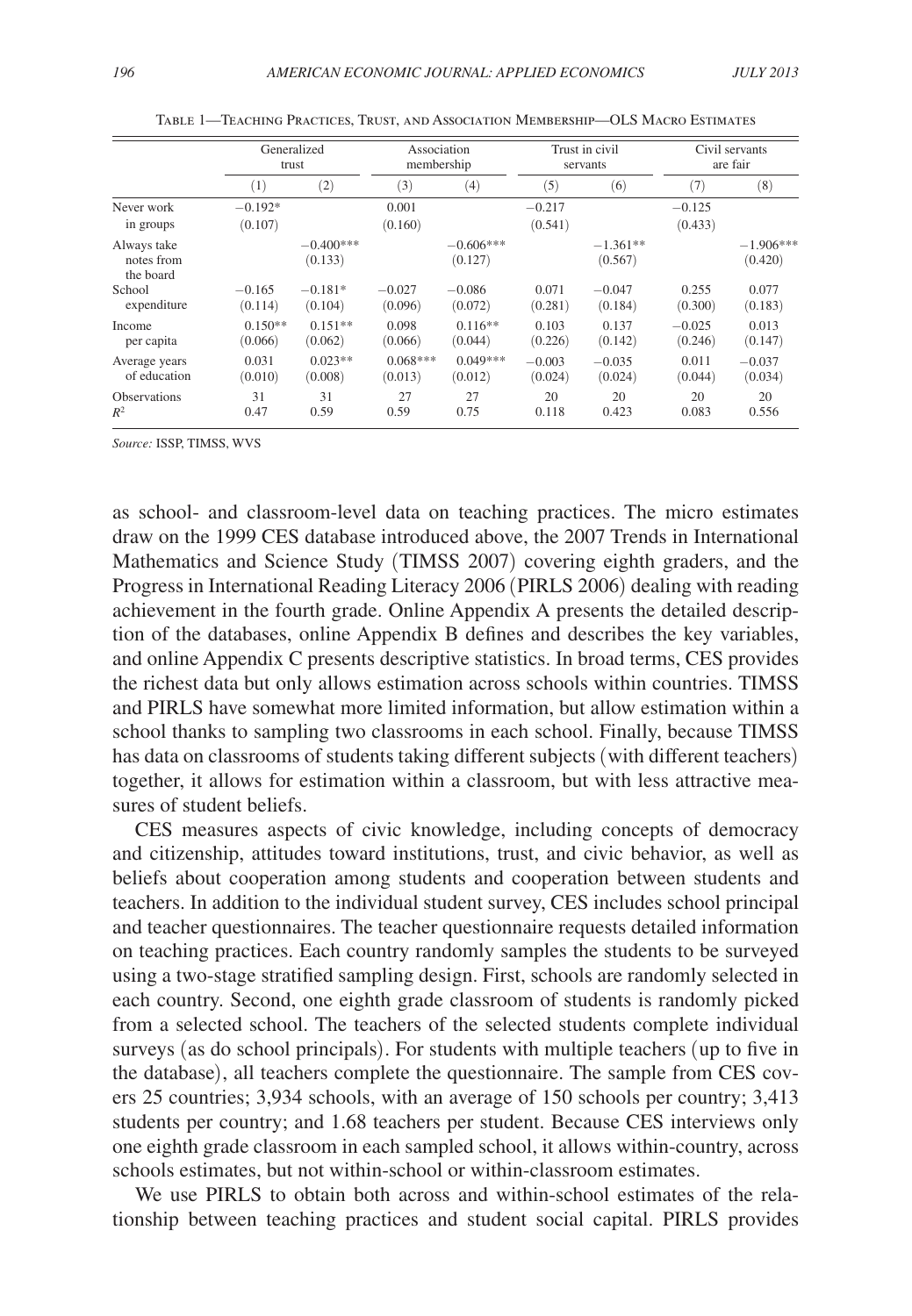internationally comparable data on student reading in the fourth grade. In addition to tests of reading proficiency, PIRLS adds specific questions on beliefs about cooperation among students and with teachers. Although PIRLS covers fewer dimensions of social capital than CES, it generally randomly samples two classrooms of fourth graders per (randomly selected) school, and evaluates all students within the two sampled classrooms. In the fourth grade, each classroom has one principal teacher, so we have data on student beliefs and teaching practices in two separate fourth grade classrooms in the same school, which allows within-school comparisons. PIRLS collects student, parent, teacher, school, and curricular background data for 40 countries, and covers 7,245 schools, 204,631 students, and 10,267 teachers.

From TIMSS, we can get both within-school and within-classroom variation in teaching practices and student beliefs. TIMSS measures trends in mathematics and science achievement in the eighth grade. TIMSS selects a random sample of schools, and then picks two intact eighth grade classrooms from each school. Unlike PIRLS, TIMSS reports teaching practices in at least two different subjects: mathematics and science. We can then focus on classrooms of students who take both of these subjects together, and for each subject look at a student's positive attitude and self-confidence. These attitudes tend to be highly correlated with other dimensions of social capital. We can also control for the cognitive tests of the students to isolate the specific effect of teaching practices on attitudes by looking across subjects. The benefit of TIMSS is that it allows for within-classroom identification of the effects of teaching practices on attitudes; the limitation of within-classroom analysis is that we cannot use broad measures of beliefs or noncognitive skills. We use the last and most comprehensive wave of TIMSS in 2007. The database covers a total of 7,348 schools, 220,909 students, and 25,622 teachers in 59 countries.

#### **III. Between School Estimates Based on CES**

We start with OLS regressions of student beliefs on teaching practices with various controls. We estimate the following equation across schools within countries:

$$
(1) \t y_{ijc} = \alpha_0 + \alpha_1 T P_{ik} + \alpha_2 X_i^{ST} + \alpha_3 X_{ik}^T + \alpha_4 X_j^{SC} + F_c + \varepsilon_{ijc},
$$

where  $y_{ijc}$  are the beliefs or student *i* in school *j* in country *c*;  $TP_{ik}$  is the teaching practice of teacher *k* of student *i*;  $X_i^{ST}$  is a vector of student *i*'s characteristics;  $X_{ik}^T$  is a vector of teacher *k*'s characteristics;  $X_j^{SC}$  is a vector of school *j*'s characteristics; and  $F_c$  is the country fixed effect.

When we have data on multiple teachers for the same student, we use each pair as a separate observation. The results are similar when we consider the average characteristics across different teachers of a given student, rather than treating each teacher-student pair as a separate observation. We cluster standard errors at the school level.

We begin with OLS estimates of student social capital from the CES database. We control for student age, gender, immigrant status, highest educational level of the parents, and the number of books at home. We include teacher age, gender, highest level of education, years of experience, subject taught, and classroom size.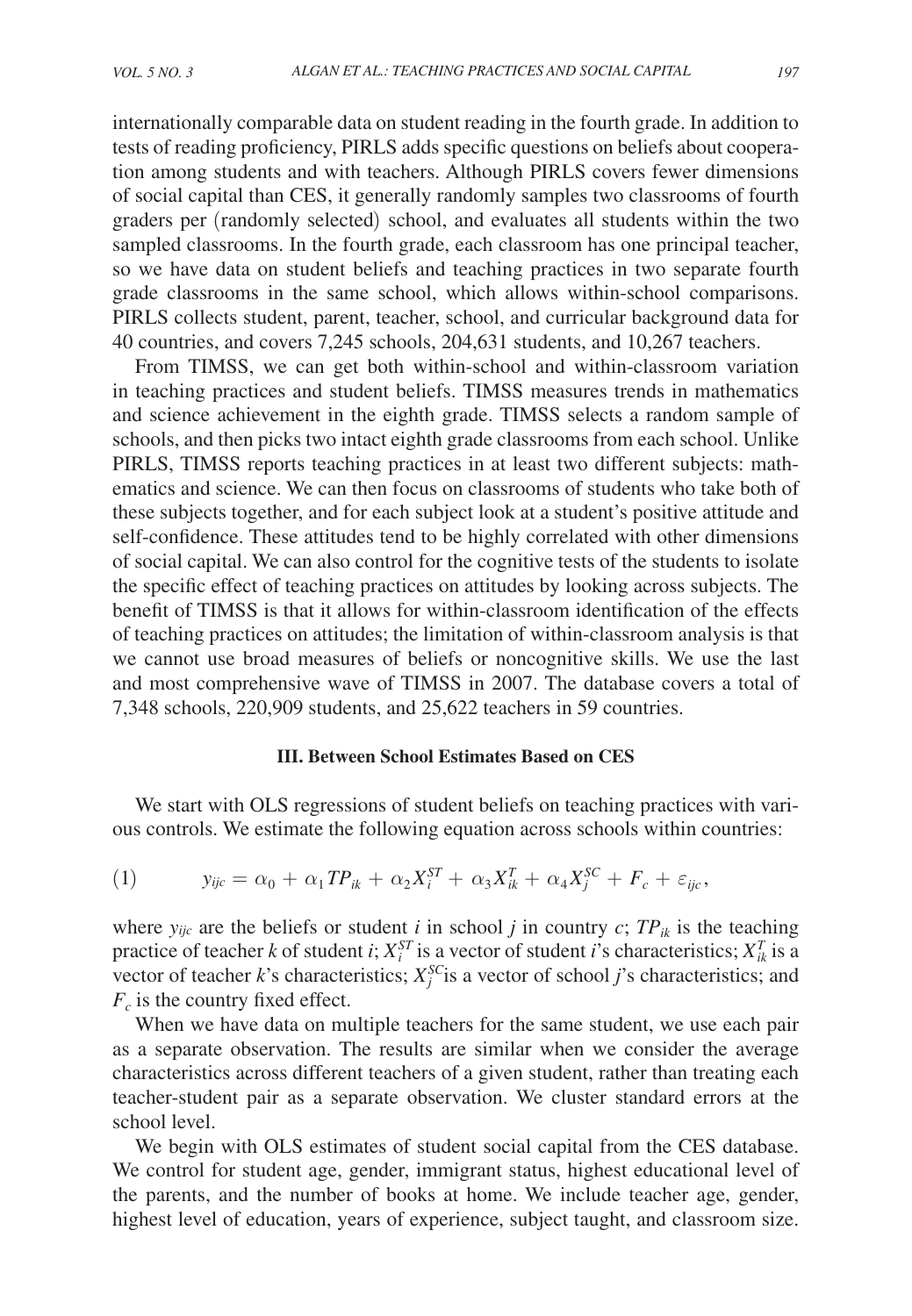We use measures of teacher beliefs in cooperation as proxies for their social capital, which they might transmit to students. We include measures of the educational goals of the teacher to get at the component of the teaching practice separate from the more general teacher belief about cooperation at school. This could also address the concern that student answers about cooperation at school just parrot what the teacher tells them. The school characteristics include a dummy for public school, the fraction of students from low socioeconomic backgrounds, school social capital, and a dummy for urban location.

The results for "Student belief in cooperation with other students" are reported in [Table](#page-10-0) 2. Column 1 shows that this belief is positively related to "Students work in groups," and the coefficient is statistically significant at the 1 percent level. One might worry that the positive relationship between experience of working in groups and belief in cooperation with other students is a bit mechanical. One can also imagine, however, that repeated exposure to a practice causes students to dislike the practice and the philosophy it represents, in which case the relationship should be negative. Column 2 shows that belief in cooperation with other students is negatively related to "Teacher lectures." The coefficient is negative and statistically significant at the 1 percent level. Raising "Students work in groups" by 1 point increases the belief in cooperation among students by 0.013, or 2.50 percent of the standard deviation. Raising "Teacher lectures" by 1 point decreases that belief by 0.010, or 2.15 percent of the standard deviation. These effects appear modest, but perhaps not compared to those of the other teacher and school characteristics. For example, class size needs to be reduced by a third to increase the belief in cooperation among students by 0.01 points.

Column 3 shows that "Student belief in cooperation with teachers" is positively and significantly, at the 1 percent level, related to "Students work in groups." A 1 point increase in this practice is associated with a rise by 0.028 in the belief in cooperation with teachers, or 3.72 percent of a standard deviation. Column 4 shows a negative and statistically significant, at the 1 percent level, relationship between student "Belief in cooperation with teachers" and "Teacher lectures." Raising "Teacher lectures" by 1 point is associated with a drop of 0.016 in the "Belief in cooperation between students and teachers," or 1.52 percent of a standard deviation.

There are a number of other effects. Female students are firmer believers in cooperation with other students, as are students from households with more books at home and from public schools. The student gender result is in line with Croson and Gneezy's (2009) finding of important gender differences in experimental public good games. Other influences on a student's belief in cooperation include teacher's age, teacher's education (which enters negatively!), teacher's experience (which enters negatively), class size, teacher's attitude toward promoting cooperation (which enters positively), and school social capital (which enters positively).

Columns 1 and 2 of [Table](#page-11-0) 3 show the relationship between teaching practices and the involvement of students in associations. Student "association membership" is positively related to "Students work in groups"; the coefficient is statistically significant at the 1 percent level. Column 2 shows a negative relationship between association membership and "Teacher lectures," although the coefficient is not statistically significant. Raising by 1 point "Students work in groups" increases the number of memberships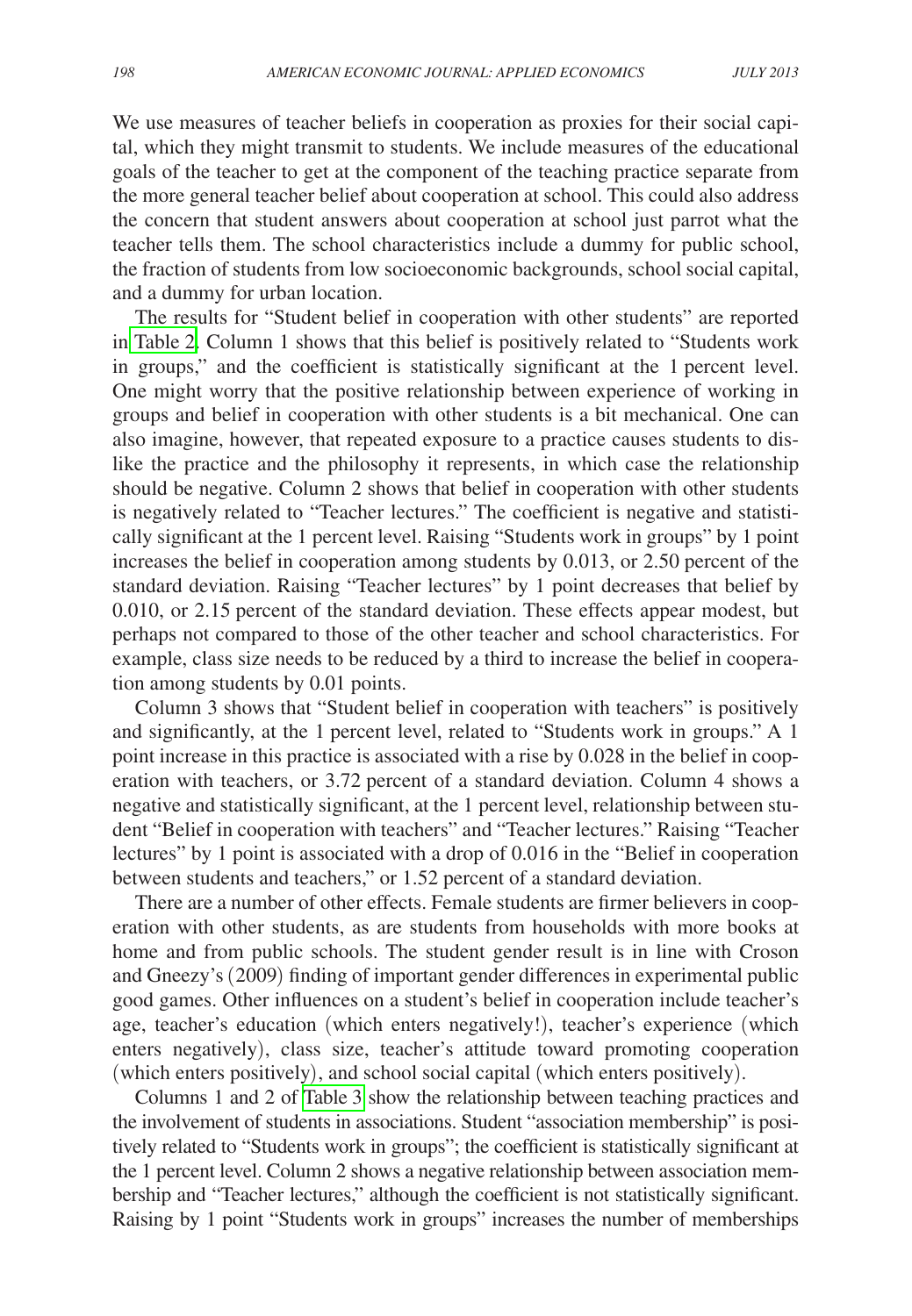<span id="page-10-0"></span>

|                                               | Beliefs in<br>cooperation<br>among students |                       | Beliefs in cooperation<br>between students<br>and teachers |                       |
|-----------------------------------------------|---------------------------------------------|-----------------------|------------------------------------------------------------|-----------------------|
|                                               | (1)                                         | (2)                   | (3)                                                        | (4)                   |
| Teaching practices<br>Students work in groups | $0.013***$<br>(0.004)                       |                       | $0.028***$<br>(0.007)                                      |                       |
| <b>Teacher lectures</b>                       |                                             | $-0.010**$<br>(0.004) |                                                            | $-0.016**$<br>(0.005) |
| Controls                                      | $0.126***$                                  | $0.126***$            | $0.206***$                                                 | $0.207***$            |
| Student gender (female)                       | (0.007)                                     | (0.007)               | (0.008)                                                    | (0.008)               |
| Father's education                            | $-0.002$                                    | $-0.002$              | $0.014***$                                                 | $0.014***$            |
|                                               | (0.003)                                     | (0.003)               | (0.003)                                                    | (0.003)               |
| Mother's education                            | $-0.007**$                                  | $-0.007**$            | $-0.003$                                                   | $-0.003$              |
|                                               | (0.003)                                     | (0.003)               | (0.003)                                                    | (0.003)               |
| Number of books at home                       | $0.008***$                                  | $0.008***$            | $0.026***$                                                 | $0.026***$            |
|                                               | (0.003)                                     | (0.003)               | (0.004)                                                    | (0.004)               |
| Immigrant                                     | $-0.004$                                    | $-0.004$              | $-0.029$                                                   | $-0.030$              |
|                                               | (0.017)                                     | (0.017)               | (0.019)                                                    | (0.019)               |
| Student age                                   | $-0.005$                                    | $-0.005$              | $-0.010$                                                   | $-0.005$              |
|                                               | (0.005)                                     | (0.005)               | (0.006)                                                    | (0.005)               |
| Teacher age                                   | $-0.002$                                    | $-0.002$              | 0.006                                                      | 0.005                 |
|                                               | (0.005)                                     | (0.005)               | (0.008)                                                    | (0.008)               |
| Teacher female                                | 0.012                                       | $0.013*$              | $-0.013$                                                   | $-0.010$              |
|                                               | (0.007)                                     | (0.007)               | (0.010)                                                    | (0.010)               |
| Teacher education                             | $-0.003$                                    | $-0.003$              | $-0.006$                                                   | $-0.006$              |
|                                               | (0.005)                                     | (0.005)               | (0.007)                                                    | (0.007)               |
| Teacher experience                            | 0.001                                       | 0.001                 | $-0.001$                                                   | $-0.001$              |
|                                               | (0.001)                                     | (0.001)               | (0.001)                                                    | (0.001)               |
| Teacher social capital                        | 0.001                                       | 0.003                 | 0.001                                                      | 0.007                 |
|                                               | (0.005)                                     | (0.005)               | (0.005)                                                    | (0.008)               |
| Teacher goal:                                 | $0.014**$                                   | $0.018**$             | $0.018*$                                                   | $0.025**$             |
| promote cooperation                           | (0.006)                                     | (0.006)               | (0.011)                                                    | (0.010)               |
| Class size $(ln)$                             | $-0.038*$                                   | $-0.039*$             | $-0.057**$                                                 | $-0.055*$             |
|                                               | (0.021)                                     | (0.021)               | (0.027)                                                    | (0.029)               |
| Public school                                 | $0.031*$                                    | $0.029*$              | $-0.057**$                                                 | $-0.061**$            |
|                                               | (0.016)                                     | (0.016)               | (0.027)                                                    | (0.027)               |
| School social capital                         | $-0.024$                                    | $-0.024$              | $-0.060$                                                   | $-0.060$              |
|                                               | (0.017)                                     | (0.017)               | (0.047)                                                    | (0.047)               |
| School goal:                                  | 0.007                                       | 0.007                 | $-0.008$                                                   | $-0.007$              |
| promote cooperation                           | (0.008)                                     | (0.008)               | (0.012)                                                    | (0.012)               |
| Country fixed effects                         | Yes                                         | Yes                   | Yes                                                        | Yes                   |
| Observations                                  | 71,617                                      | 71,498                | 71,386                                                     | 71,266                |
| $R^2$                                         | 0.089                                       | 0.089                 | 0.081                                                      | 0.081                 |

Table 2—Student Beliefs in Cooperation among Students and between Students and Teachers. OLS Micro Estimates—within Countries

*Note:* Robust standard errors in parentheses, clustered at the school level.

*\*\*\**Significant at the 1 percent level.

*\*\**Significant at the 5 percent level.

 *\**Significant at the 10 percent level.

*Source:* CES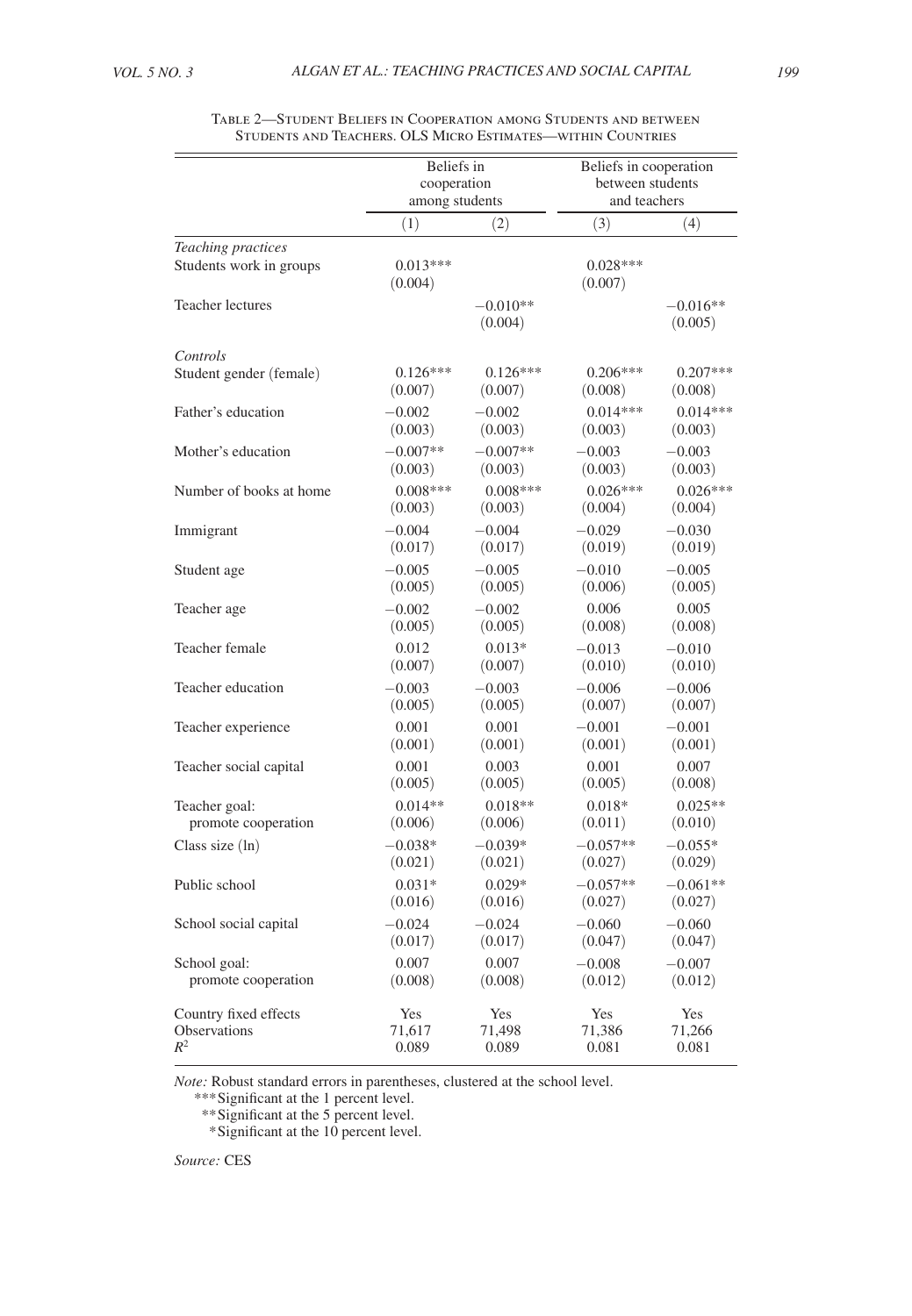|                              | Association<br>membership |                     | Trust in<br>institutions |                     | Index participation<br>political life |                     | Index participation<br>social life |                     |
|------------------------------|---------------------------|---------------------|--------------------------|---------------------|---------------------------------------|---------------------|------------------------------------|---------------------|
|                              | $\left(1\right)$          | $\left( 2\right)$   | (3)                      | $\left(4\right)$    | (5)                                   | (6)                 | (7)                                | $^{\rm (8)}$        |
| Teaching practices           |                           |                     |                          |                     |                                       |                     |                                    |                     |
| Students work<br>in groups   | $0.077***$<br>(0.021)     |                     | $0.009**$<br>(0.004)     |                     | $0.012***$<br>(0.004)                 |                     | $0.010**$<br>(0.004)               |                     |
| Teacher lectures             |                           | $-0.025$<br>(0.017) |                          | $-0.003$<br>(0.004) |                                       | $-0.002$<br>(0.003) |                                    | $-0.005$<br>(0.004) |
| <b>Observations</b><br>$R^2$ | 72,759<br>0.189           | 72,640<br>0.189     | 72,098<br>0.05           | 71,980<br>0.05      | 72,444<br>0.121                       | 72.323<br>0.120     | 72.189<br>0.082                    | 72,068<br>0.082     |

<span id="page-11-0"></span>Table 3—Association Membership and Trust in Institutions. OLS Micro Estimates—Within **COUNTRIES** 

*Notes:* Controls: country fixed effects. Student characteristics: age, gender, immigrant, number of books at home, and education of the parents. Teacher characteristics: age, gender, education, years of experience, trust, and attitudes toward cooperation. School characteristics: class size, public school, and social capital at the school level. Robust standard errors clustered at the school level.

*\*\*\**Significant at the 1 percent level.

*\*\**Significant at the 5 percent level.

 *\**Significant at the 10 percent level.

*Source:* CES

by 0.077, which is 5.18 percent of a standard deviation. Columns 3 and 4 show that trust is positively related to "students work in groups" but not related to "teacher lectures." Columns 5–8 present the results on more general beliefs about civic life and cooperation outside the school. Students' "participation in social life" and "participation in political life" are positively related to "work in groups" and negatively related to "teacher lectures." The coefficient is statistically significant at the 1 percent level for "work in groups," and at 5 percent for "teacher lectures." The association between teaching practices on student social capital goes beyond cooperation at school.

We also examine the relationship between teaching practices and social capital in schools with few versus many students from poor socioeconomic backgrounds. From the school principal surveys, we compute the national average share of students from low socioeconomic backgrounds across schools, and distinguish schools that are above or below this threshold. [Table](#page-12-0) 4 shows that the effect of teaching practices on student beliefs in cooperation among themselves and with teachers is particularly pronounced in schools with a high share of students from poor backgrounds. The coefficients on teaching practices are statistically significant at these schools but not at schools with a below average share of students from poor backgrounds. We get similar results for trust and association memberships. Separately, we find that the effect of teaching practices is larger in private schools, perhaps because teachers have more latitude in choosing their practices.

One might wonder where the variation of teaching practices across countries, schools, and teachers comes from, and how such variation accounts for our results. We have explored this question using all of our datasets, and briefly summarize the findings. They are presented more fully in online Appendix D. First, for a small subsample of 18 countries, we have some data on organization of their school systems. At the cross-country level, countries with greater school autonomy in making staffing decisions have a higher incidence of students working in groups, but so do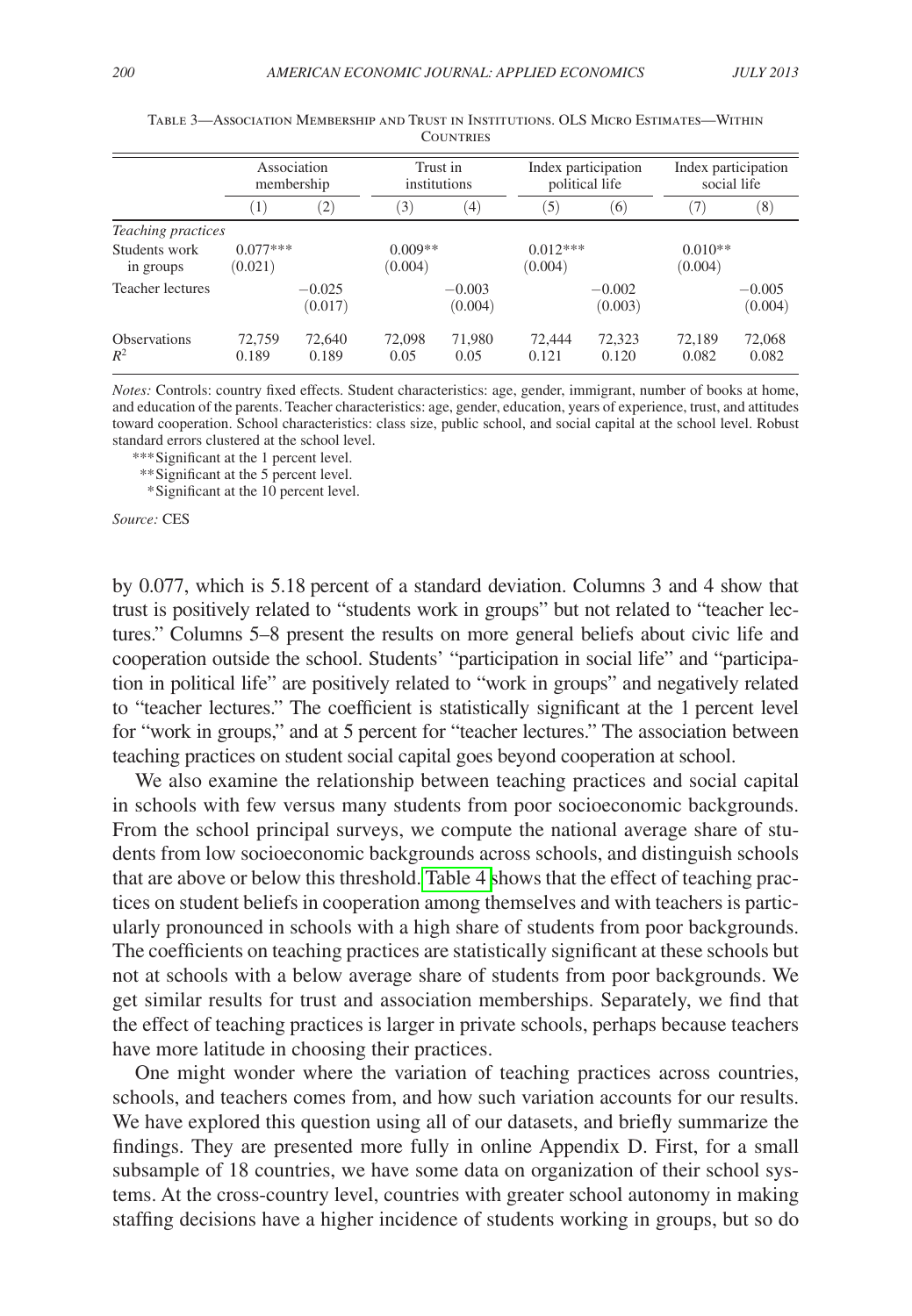<span id="page-12-0"></span>

|                              | Belief in cooperation among students                                 |                      |                                                                      |                        | Belief in cooperation with teachers                                  |                     |                                                                      |                        |
|------------------------------|----------------------------------------------------------------------|----------------------|----------------------------------------------------------------------|------------------------|----------------------------------------------------------------------|---------------------|----------------------------------------------------------------------|------------------------|
|                              | Share of low<br>socioeconomic<br>backgrounds<br>$<$ national average |                      | Share of low<br>socioeconomic<br>backgrounds<br>$>$ national average |                        | Share of low<br>socioeconomic<br>backgrounds<br>$<$ national average |                     | Share of low<br>socioeconomic<br>backgrounds<br>$>$ national average |                        |
|                              | (1)                                                                  | $\left( 2\right)$    | (3)                                                                  | (4)                    | (5)                                                                  | (6)                 | (7)                                                                  | (8)                    |
| Students work<br>in groups   | 0.008<br>(0.006)                                                     |                      | $0.012**$<br>(0.006)                                                 |                        | 0.014<br>(0.009)                                                     |                     | $0.028***$<br>(0.009)                                                |                        |
| Teacher lectures             |                                                                      | $-0.009*$<br>(0.005) |                                                                      | $-0.013***$<br>(0.004) |                                                                      | $-0.004$<br>(0.005) |                                                                      | $-0.019***$<br>(0.005) |
| <b>Observations</b><br>$R^2$ | 36.142<br>0.094                                                      | 35,979<br>0.094      | 29,485<br>0.096                                                      | 29,489<br>0.096        | 36,035<br>0.071                                                      | 35,872<br>0.071     | 29.401<br>0.093                                                      | 29,404<br>0.093        |

Table 4—Socioeconomic Family Backgrounds and the Relation Between Teaching Practices and Student Beliefs. OLS Micro Estimates—Within Countries

*Notes:* Controls: country fixed effects. Student characteristics: age, gender, immigrant, number of books at home, and education of the parents. Teacher characteristics: age, gender, education, years of experience, trust, and attitudes toward cooperation. School characteristics: class size, public school, and social capital at the school level. Robust standard errors clustered at the school level.

*\*\*\**Significant at the 1 percent level.

*\*\**Significant at the 5 percent level.

 *\**Significant at the 10 percent level.

*Source:* CES

countries with greater accountability of schools as measured by external exams of students. We found no relationship between the variability of teaching practices in a country (as measured by a standard deviation of a teaching practice across schools) and measures of organization of the school system.

We also checked whether our relationship between teaching practices and student social capital differs across countries. The three countries with the highest variability of teaching practices across schools are Israel, Norway, and Sweden. The three countries with the lowest variability are Italy, Singapore, and Taiwan. We find that in countries with high variability the effect of horizontal teaching on social capital is indeed estimated to be significantly higher than in countries with low variability. At the same time, the United States and France, the two countries often suspected of being at opposite extremes in their reliance on horizontal teaching, have very similar, and statistically significant effects of teaching practices on student social capital.

Finally, we have asked which teacher characteristics are correlated with horizontal teaching practices. The two characteristics most reliably associated with horizontal teaching across datasets and specifications are the teacher being female or having a degree in psychology or education. There are no further reliable patterns of predictability of teaching practices that we could identify.

The between-school results point to strong correlations between teaching practices and social capital. In the following analysis, we seek to understand whether the relationship is causal.

#### **IV. Within-School Estimates Based on PIRLS and TIMSS**

So far, all the regressions control for country fixed effects, identifying the effects of teaching practices from their variation across schools within countries. This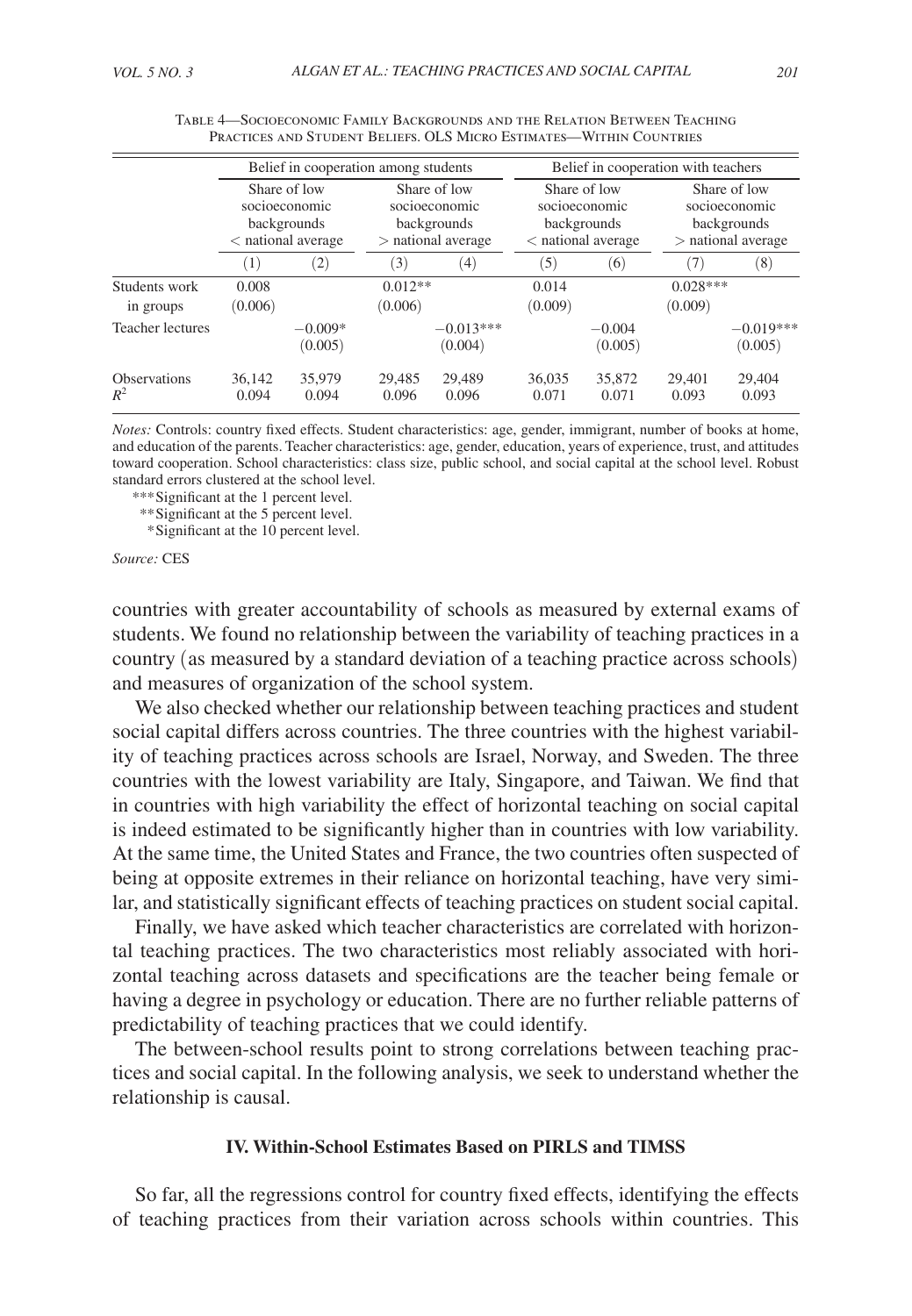strategy makes it possible to disentangle the role of the teacher (or the school) from national educational policies or national social capital. But the OLS estimates of equation (1) raise two main identification issues. The first is omitted variables that could influence both teaching practices and student beliefs. The most obvious such bias comes from potential self-sorting of families or teachers into specific schools. Teaching practices might then reflect the beliefs of the parents or of the local community, even after controlling for teacher and school social capital. The second identification issue is reverse causality. Teaching practices might be influenced by student social capital if teachers adjust their practices to their audience. These two identification issues imply that  $cov(TP_{ik}, \varepsilon_{iic}) \neq 0$  in equation (1) and lead to biased estimates of the effect of teaching practices.

A potential strategy to overcome these identification issues is to use instrumental variables. However, as stressed by Altonji, Elder, and Taber (2005), cross-sectional databases on education provide little room for finding convincing instruments. We could use school characteristics, such as the shortage of instructional time, as an instrument for vertical teaching practice. We do find a statistically significant relationship between the two. Yet, using IV estimates across schools does not solve the issue of omitted variables, such as the self-selection of families into schools. In addition, we have little confidence that any school characteristic does not directly affect student beliefs, violating the exclusion restriction. One way to address the issue of omitted variables is to instrument teaching practices within school, either across or within classrooms. But in this case, the only instruments we could use are teacher characteristics, such as gender or educational specialization. The violation of the exclusion restriction of the absence of a direct effect of the teacher characteristic instrument on student beliefs would be even more severe than using a school characteristic as an instrument.

We follow an alternative strategy by using within-school variation. By looking at within school between classroom variation in teaching practices and student beliefs, we alleviate concerns regarding omitted variables that could drive self-sorting of families or teachers into schools. The comparison of within-country and withinschool estimates could also give a sense of the magnitude of this bias. Students or teachers might still be allocated to specific classrooms within the same school, depending on their skills, abilities, or social capital. To control for omitted variables and reverse causality within schools, we include measures of student abilities at the classroom level, namely both the average and the standard deviation of the cognitive test performance in the classroom. In addition, in PIRLS we can measure the abilities of students both before entering and during the fourth grade. We use the entry-grade parent and student characteristics, including initial skills, to control for the sorting of students and reverse causality.

Using both PIRLS and TIMSS, we run within-school estimates since multiple classrooms of the same grade are randomly selected in each school. We estimate an equation similar to equation (1), but which includes school fixed effects:

(2) 
$$
y_{ijc} = \alpha_0 + \alpha_1 T P_{ik} + \alpha_2 X_i^{ST} + \alpha_3 X_{ik}^T + F_j + \varepsilon_{ijc},
$$

where  $y_{ijc}$  are the beliefs of student *i* in school *j* in country *c*;  $TP_{ik}$  is the teaching practice of the teacher *k* of student *i*;  $X_i^{ST}$  is a vector of student *i*'s characteristics;  $X_{ik}^T$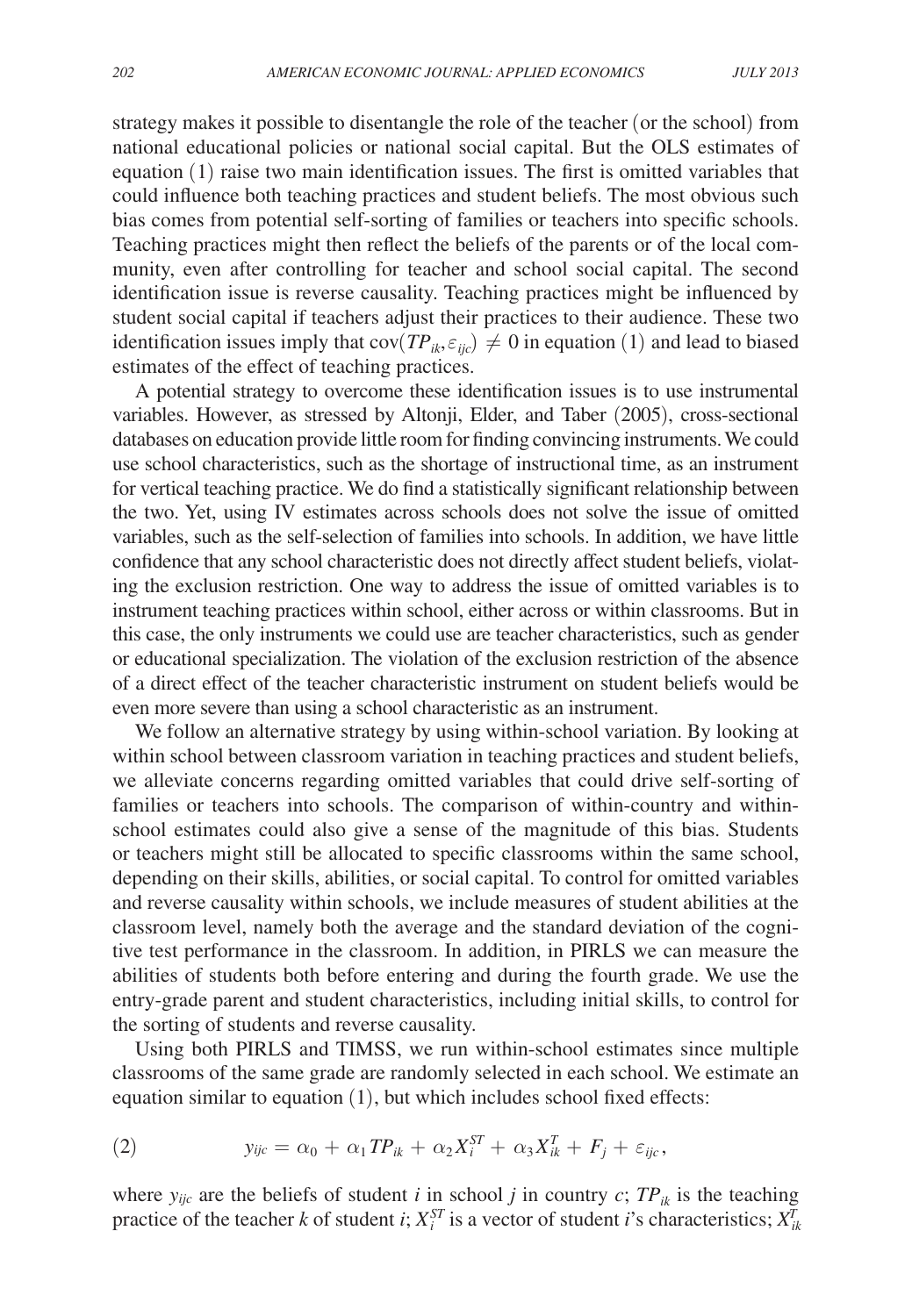| Practices during                             | Percent of time<br>lecturing to the<br>whole class | Percent of<br>time group<br>activities | Group<br>activities during<br>reading | Group<br>activities after<br>reading | Group activities<br>to help students<br>with difficulty |
|----------------------------------------------|----------------------------------------------------|----------------------------------------|---------------------------------------|--------------------------------------|---------------------------------------------------------|
| and after reading                            | (1)                                                | (2)                                    | (3)                                   | (4)                                  | (5)                                                     |
| Panel A. Within schools                      |                                                    |                                        |                                       |                                      |                                                         |
| <b>Outcomes</b>                              |                                                    |                                        |                                       |                                      |                                                         |
| (1) Student cooperation                      | $-0.102*$                                          | $0.211***$                             | $0.039**$                             | $0.025**$                            | $0.048***$                                              |
|                                              | (0.054)                                            | (0.062)                                | (0.017)                               | (0.010)                              | (0.018)                                                 |
| <b>Observations</b>                          | 62,207                                             | 62,207                                 | 63,003                                | 64,900                               | 64,790                                                  |
| $R^2$                                        | 0.01                                               | 0.01                                   | 0.01                                  | 0.01                                 | 0.01                                                    |
| Teacher cooperation<br>(2)                   | 0.007                                              | 0.008                                  | $0.028*$                              | $0.017*$                             | 0.018                                                   |
|                                              | (0.049)                                            | (0.059)                                | (0.015)                               | (0.009)                              | (0.016)                                                 |
| <b>Observations</b>                          | 60,004                                             | 60,004                                 | 60.751                                | 62.552                               | 62,482                                                  |
| $R^2$                                        | 0.01                                               | 0.01                                   | 0.01                                  | 0.01                                 | 0.01                                                    |
| Panel B. Within countries<br><b>Outcomes</b> |                                                    |                                        |                                       |                                      |                                                         |
| (1) Student cooperation                      | $-0.069$                                           | $0.182***$                             | $0.041***$                            | $0.024***$                           | $0.053***$                                              |
|                                              | (0.045)                                            | (0.045)                                | (0.013)                               | (0.008)                              | (0.014)                                                 |
| Observations                                 | 62,207                                             | 62,207                                 | 63,003                                | 64,900                               | 64,790                                                  |
| $R^2$                                        | 0.01                                               | 0.01                                   | 0.01                                  | 0.01                                 | 0.01                                                    |
| Teacher cooperation<br>(2)                   | $-0.014$                                           | $0.077*$                               | $0.018**$                             | $0.021***$                           | $0.025*$                                                |
|                                              | (0.038)                                            | (0.044)                                | (0.009)                               | (0.005)                              | (0.013)                                                 |
| <b>Observations</b>                          | 60,004                                             | 60,004                                 | 60,751                                | 62,552                               | 62,482                                                  |
| $R^2$                                        | 0.01                                               | 0.01                                   | 0.01                                  | 0.012                                | 0.012                                                   |

Table 5—Teaching Practices in Reading Activities—PIRLS Grade 4

*Notes:* Controls: Panel A, school fixed effects. Panel B, country fixed effects. Student characteristics: test scores in reading achievement, age, gender, immigrant, parental education, number of books at home, and parental socioeconomic background. Teacher characteristic: age, gender, education, and experience. Class characteristic: class size, average, and standard deviation in reading test scores. Robust standard errors clustered at the school level.

*\*\*\**Significant at the 1 percent level.

*\*\**Significant at the 5 percent level.

 *\**Significant at the 10 percent level.

is a vector of teacher  $k$ 's characteristics; and  $F_j$  is the school fixed effect. Standard errors are clustered at the school level.

PIRLS is devoted to reading by fourth graders, and reports detailed information on teaching practices by activity, including the reading activity itself, the activities after reading, and the strategies to help students with reading difficulties. Table 5 presents both within-school, and for comparison within-country, relationships between beliefs and the percentage of time the teacher devotes to lecturing during a typical school week. The teacher also reports the frequency with which (s)he organizes the classroom in groups during the reading activities, and after students have done the reading, as well as how often (s)he asks students to talk to each other in groups about what they have read and whether (s)he asks other students to work on reading with a student having a difficulty.

We restrict the analysis to schools with at least two different classrooms and teachers, and control for student and parent characteristics (age, gender, immigration, number of books at home, parents' education, parents' income) and teacher characteristics (age, gender, education, years of experience, field of specialization, training in pedagogical methods and in psychology, and teacher goals). We also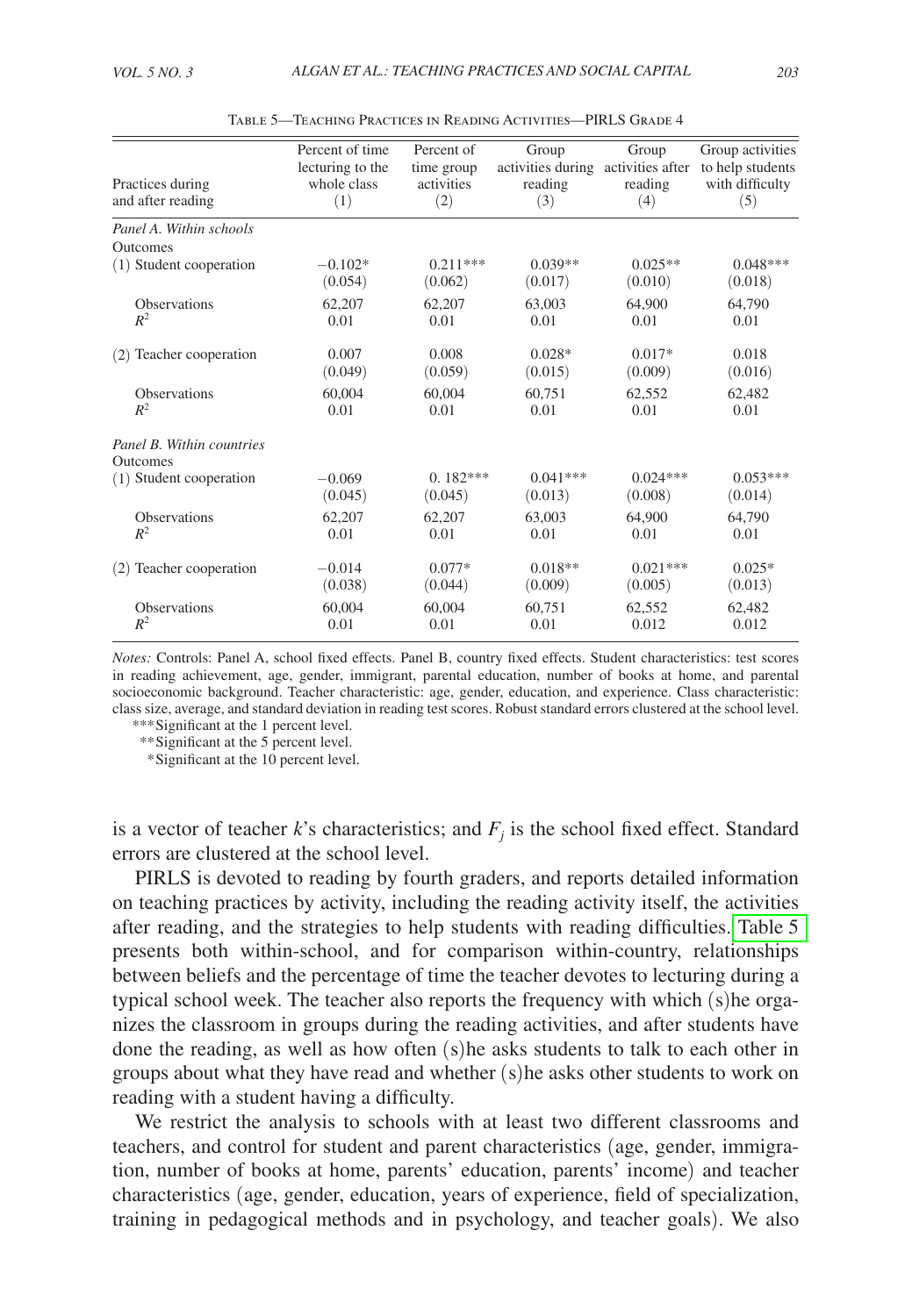|                         |                                        | Panel A. Within schools             |                                   | Panel B. Within countries                         |
|-------------------------|----------------------------------------|-------------------------------------|-----------------------------------|---------------------------------------------------|
|                         | Student<br>self-confidence<br>$^{(1)}$ | Student<br>positive attitude<br>(2) | Student<br>self-confidence<br>(3) | Student<br>positive attitude<br>$\left( 4\right)$ |
| <b>Outcomes</b>         |                                        |                                     |                                   |                                                   |
| Students work in<br>(1) | $0.020**$                              | $0.036***$                          | 0.009                             | 0.013                                             |
| groups in math          | (0.010)                                | (0.012)                             | (0.013)                           | (0.005)                                           |
| <b>Observations</b>     | 53,521                                 | 53,689                              | 53,521                            | 132,417                                           |
| $R^2$                   | 0.03                                   | 0.01                                | 0.04                              | 0.01                                              |
| (2) Students work in    | $-0.001$                               | $0.034*$                            | 0.006                             | $0.030***$                                        |
| groups in science       | (0.015)                                | (0.018)                             | (0.006)                           | (0.007)                                           |
| <b>Observations</b>     | 21,464                                 | 21,494                              | 21,464                            | 21,494                                            |
| $R^2$                   | 0.03                                   | 0.02                                | 0.03                              | 0.02                                              |

Table 6—Teaching Practices in Mathematics and Science—TIMSS Grade 8

*Notes:* Controls: Panel A, school fixed effects. Panel B, country fixed effects. Student characteristics: age, gender, immigrant, parental education, number of books at home, and parental socioeconomic background. Teacher characteristic: age, gender, education, experience, and class size. Robust standard error clustered at the school level.

*\*\*\**Significant at the 1 percent level.

*\*\**Significant at the 5 percent level.

 *\**Significant at the 10 percent level.

control for student reading ability at the individual and classroom level. These variables allow us to control for omitted variables that could codetermine teaching practices and student or classroom characteristics. From the student survey, we have information on reading test scores in the fourth grade that are internationally and nationally standardized and comparable.

The first row of Table 5 shows the effects of teaching practices across classrooms within a school on student belief in cooperation with other students. The second row shows the effects of teaching practices on student beliefs in cooperation with teachers. For nearly all practices, the within-school estimates are highly statistically significant. For comparison, panel B presents within-country estimates similar to those we used with the CES data, but restricted to the subsample of panel A. The coefficients are quantitatively similar, indicating a low bias from potential self-sorting into schools with specific teaching practices in the previous within-country estimates.

Table 6, panel A reports the within-school estimates of the effects of horizontal teaching in mathematics (first row) and science (second row) from TIMSS 2007. We measure the effects of these practices on student's self-confidence in mathematics and science, respectively. For comparison, panel B presents between school estimates. The controls for student, teacher, and classroom characteristics are similar to those used with PIRLS. The within-school effects of horizontal teaching are positive and statistically significant at the 1 percent level for students' positive attitude, and at the 5 percent level for students' self confidence in mathematics. Panel B shows that the estimates without school fixed effects are less statistically significant than the within-school ones. This suggest that, if any, the bias in the within-country estimates runs against our hypothesis that teaching practices have an independent effect on student beliefs.

We can test our key assumption that, within a school, a teacher is no more likely to be assigned to students with high social capital and high noncognitive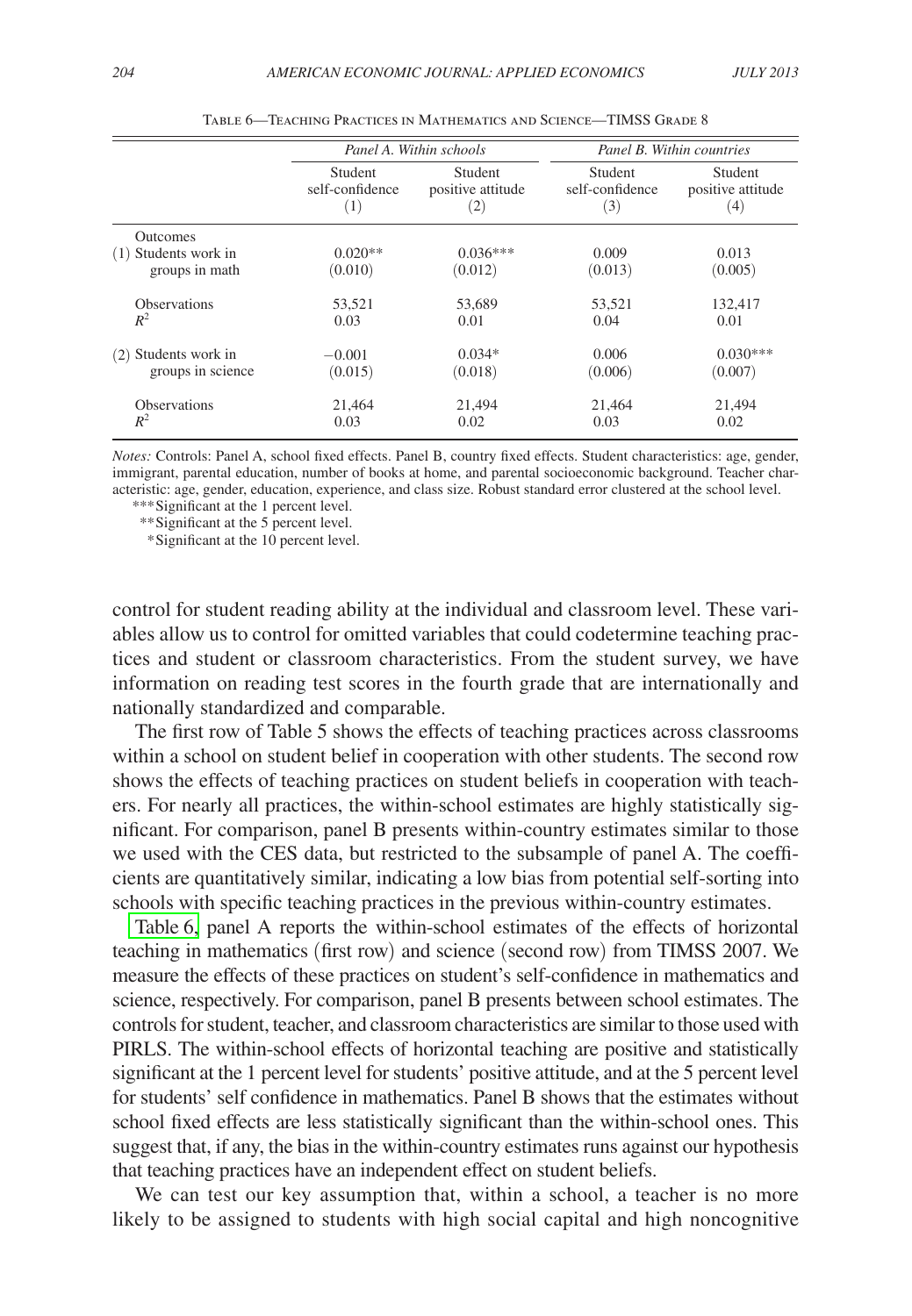abilities, conditional on all the observables. If this assumption fails, the coefficient on teaching practice might pick up differences in student characteristics across teachers and not the causal effect of the practice. We first assess whether the allocation of teachers across classrooms is exogenous with respect to student characteristics. Following Chetty et al. (2011), we regress teaching practices and teacher characteristics: teacher years of experience, highest level of education, certificate in pedagogical methods or in psychology, on predetermined parent and student characteristics. We perform this analysis on PIRLS, which provides comprehensive measures of the student and parent characteristics, including early skills in reading. We still focus on schools with at least two different classrooms, and thus two different teachers in reading to whom students are allocated within a school. Parent characteristics include the reading environment at home, parent interest in reading, the highest education level of parents, and their financial situation. Student characteristics include age, gender, immigration status, and an index of starting reading skills.

Table E1 of online Appendix E shows that almost none of these variables predict characteristics and practices of the teacher a student is assigned to. The only exception is parent education, which is correlated at the 5 percent level with teacher experience and group activity during reading. This characteristic does not, however, predict the overall percentage of class time devoted to working in groups, group activity after reading, or group activity to help a student with difficulty. More remarkably, almost all the predetermined parent and student characteristics have nil coefficient estimates. This result suggests that teaching practices are (quasi) random across classrooms within schools. As an additional robustness check, we have rerun the within-school estimates of Table 5 restricting attention to schools where the correlation between the "group activity during reading" and parent education is insignificant. The effects of teaching practices on this subsample of schools are identical to those reported in Table 5. Estimates of the allocation of math and science teachers to students within school in TIMSS yield similar results. In TIMSS, predetermined characteristics, although more restricted (parent education, number of books at home, student age, student gender, student immigration status), do not predict the teaching practice "work in groups."

Another way to address selection concerns is to control more extensively for student characteristics. Chetty, Friedman, and Rockoff (2011) have shown in a US sample that the information on observable characteristics, including starting skills, could be rich enough to control for the sorting of children to different teachers/classrooms. We mimic the Chetty, Friedman, and Rockoff (2011) specification, which uses nonlinear effects, including cubics, of lagged test scores at the individual and classroom level as controls. We focus once again on PIRLS, since we have information on the entry-grade skills, and re-estimate Table 5 with a Chetty, Friedman, and Rockoff (2011) specification. We use a cubic polynomial in the student's entry-grade reading skills and cubics in classroom entry-grade means of reading skills. We also include a cubic polynomial in predetermined parent attitudes toward reading and the home reading environment before entering grade 4. All the other controls at the student and classroom level are similar to those used by Chetty, Friedman, and Rockoff (2011). Table E2 of online Appendix E shows that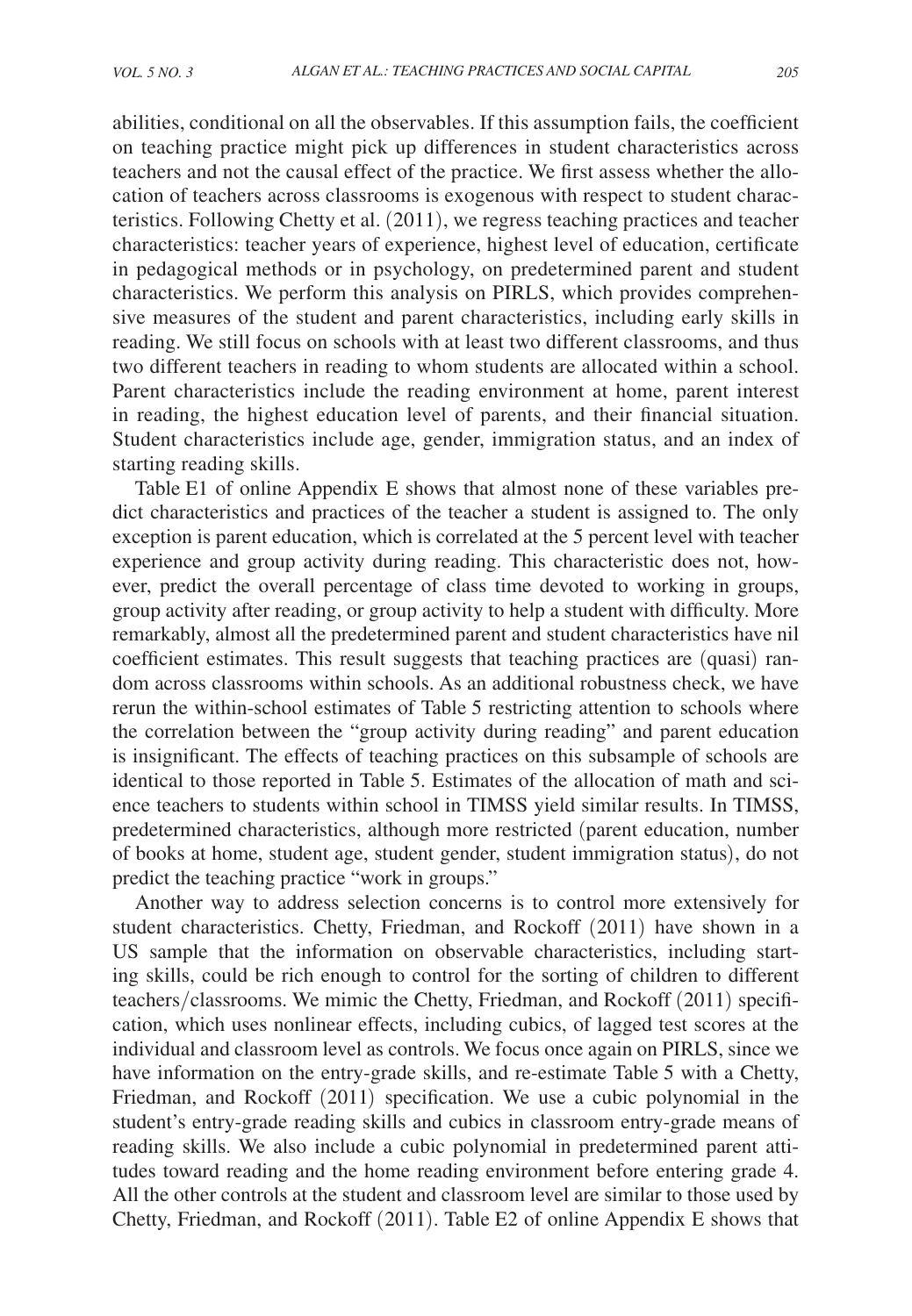the effects of teaching practices are remarkably similar to those reported in Table 5 when controlling for entry-grade characteristics.

We regard the within-school evidence as the most compelling indication of causal effects of teaching practices on student beliefs in this paper. The findings are consistently statistically significant, hold in two different datasets, and reveal very similar parameter estimates as those between schools. In online Appendix F, we also present within-classroom estimates using the fact that, in TIMSS, the same classroom of eighth graders usually takes math and science classes together but with different teachers. We can then examine relative attitudes toward math and science as a function of relative teaching practices of the two teachers, holding the students in the classroom constant. The results again point to an independent role of teaching practices in shaping beliefs.

#### **V. Teaching Practice or Teacher Effect?**

### A. *Are Teaching Practices a Proxy for Better Teachers?*

The previous sections have exploited within-school and within-classroom estimates to identify the independent effect of teaching practices on student beliefs. This strategy has allowed us to control for potential self-sorting into school/classroom and reverse causality. However, teaching practices could merely proxy for a deeper teacher attribute that codetermines both practices and student beliefs—teachers who use group activities or lecturing might just be better. We then estimate a teacher fixed effect instead of a teaching practice effect. We address this interpretation by showing that teaching practices we consider are unrelated to student cognitive performance. Neither horizontal nor vertical teaching practices look like stand-ins for a better teacher.

We show the results for the reading test scores from PIRLS. This database is best suited to run this analysis since it provides information on the reading skills prior to entry into the fourth grade that could influence both end of term test scores and teaching practices (TIMSS only provides the end of term tests scores). The pre-entry reading skills also alleviate the reflection problem, whereby the individual end of term test scores influence the test scores of their peers. In the regression, we include the initial classroom reading skills instead of using classroom average end of term scores.

[Table](#page-18-0) 7 shows the main results. We run within-school estimates, including all the previous student and teacher characteristics used in Section III. We consider all the teaching practices used earlier: percentage of classroom time devoted to lecturing or group activities, the frequency of group activities during and after reading, and group activities to help individual students with difficulties. We do not find any statistically significant effect of horizontal or vertical teaching practices on reading skills. We have run the same analysis for eighth grade student achievement in mathematics and science from TIMSS. Although we cannot control for initial test scores prior to entry into the eighth grade, we can still use within-school variation and control for overall classroom performance. We find similar results for mathematics and science as for reading. Teachers who tilt toward horizontal practices achieve neither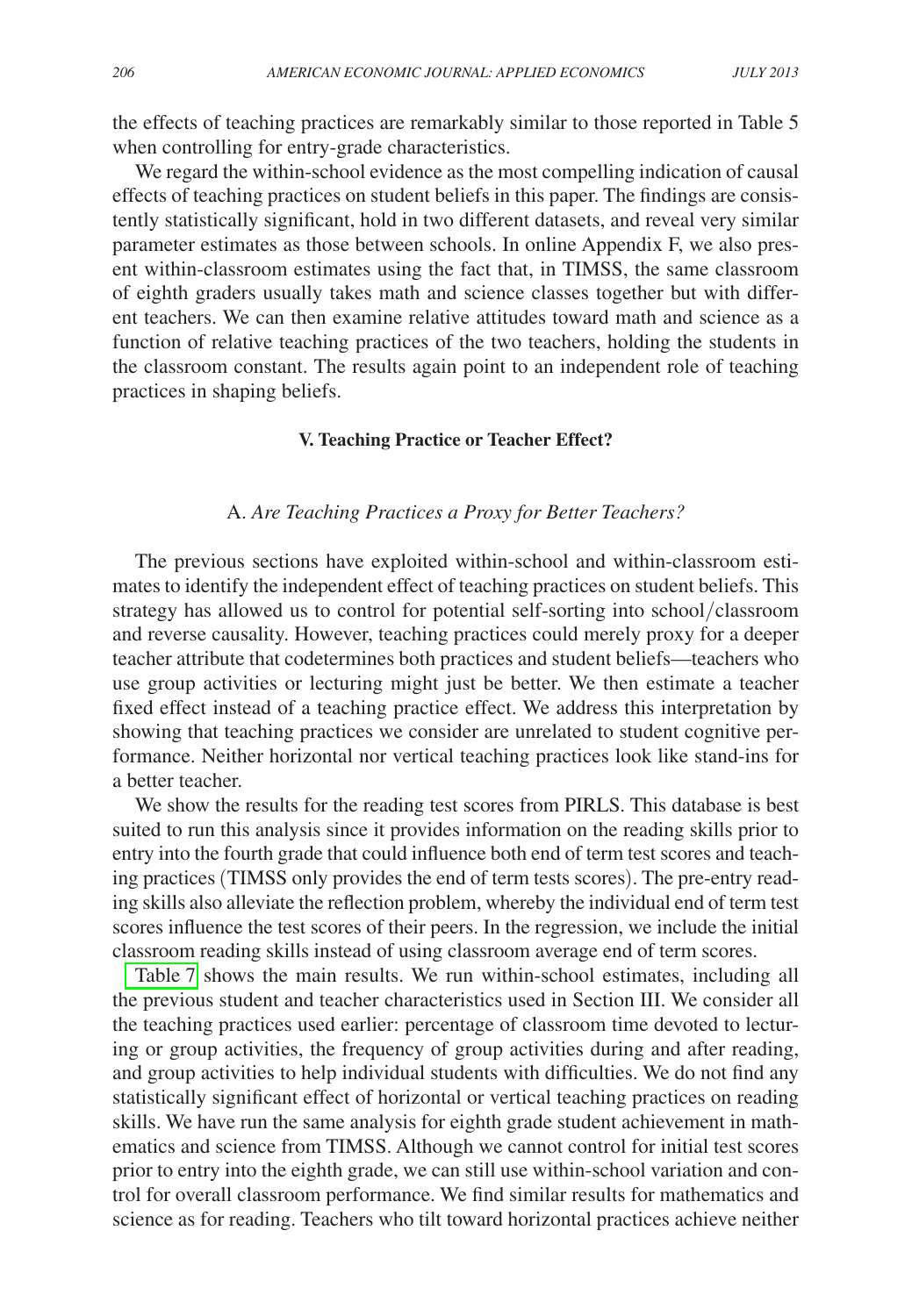<span id="page-18-0"></span>

|                                                 | Cognitive tests in reading—Grade 4 |                     |                     |                     |                     |  |
|-------------------------------------------------|------------------------------------|---------------------|---------------------|---------------------|---------------------|--|
|                                                 | (1)                                | $\left( 2\right)$   | (3)                 | (4)                 | (5)                 |  |
| Percent of time lecturing to<br>the whole class | 0.670<br>(1.449)                   |                     |                     |                     |                     |  |
| Percent of time group activities                |                                    | $-0.918$<br>(1.703) |                     |                     |                     |  |
| Group activities during reading                 |                                    |                     | $-0.575$<br>(0.448) |                     |                     |  |
| Group activities after reading                  |                                    |                     |                     | $-0.049$<br>(0.275) |                     |  |
| Group to help student<br>with difficulty        |                                    |                     |                     |                     | $-0.009$<br>(0.484) |  |
| <b>Observations</b><br>$R^2$                    | 59,686<br>0.235                    | 59,686<br>0.235     | 60,473<br>0.234     | 62,779<br>0.235     | 62,167<br>0.234     |  |

| TABLE 7—TEACHING PRACTICES AND READING ACHIEVEMENT—WITHIN SCHOOL |
|------------------------------------------------------------------|
| PERFORMANCE-PIRLS GRADE 4                                        |

*Notes:* Controls: school fixed effects. Student characteristics: entry-grade student reading skills (cubic), test scores in reading achievement, age, gender, immigrant, parental education, number of books at home, and parental socioeconomic background. Teacher characteristic: age, gender, education, experience. Class characteristic: entry-grade class reading skills (Cubic in Mean + SD), class size, average, and standard deviation in reading test scores. Robust standard errors clustered at the school level.

*\*\*\**Significant at the 1 percent level.

*\*\**Significant at the 5 percent level.

 *\**Significant at the 10 percent level.

better nor worse student performance. These results suggest that horizontal or vertical teaching practices are not capturing "good" teacher effects.

# B. *Are Teaching Practices a Proxy for Nicer Teachers?*

A second issue is whether horizontal teaching practices could just be a proxy for nice teachers. So far, we have addressed this issue by controlling for a large set of observable teacher characteristics, some of which are positively and statistically significantly correlated with the probability of adopting group activities. These observable characteristics include teacher's gender, social capital, belief in the importance of education for promoting cooperation, and training in psychology and pedagogy. Yet, it might still be the case that omitted or unobservable characteristics of nice teachers codetermine both teaching practices and student social capital.

We address this issue by looking at alternative teaching practices that might be similarly correlated with observable attributes of a nice teacher. In the PIRLS database, we have data on teaching practices that could proxy for the teacher being nice but not for working in groups. From the teacher survey, the following practices are reported: "During the reading activity, I use individualized instruction for each student," "Students work independently on a goal they choose themselves," "After reading, I ask each student to do a project about what he has read," "If a student begins to fall behind in reading, I spend more time working on reading individually with the student," "If a student begins to fall behind in reading, I have the student work in the regular classroom with a reading specialist." The answers range from 1 for "never or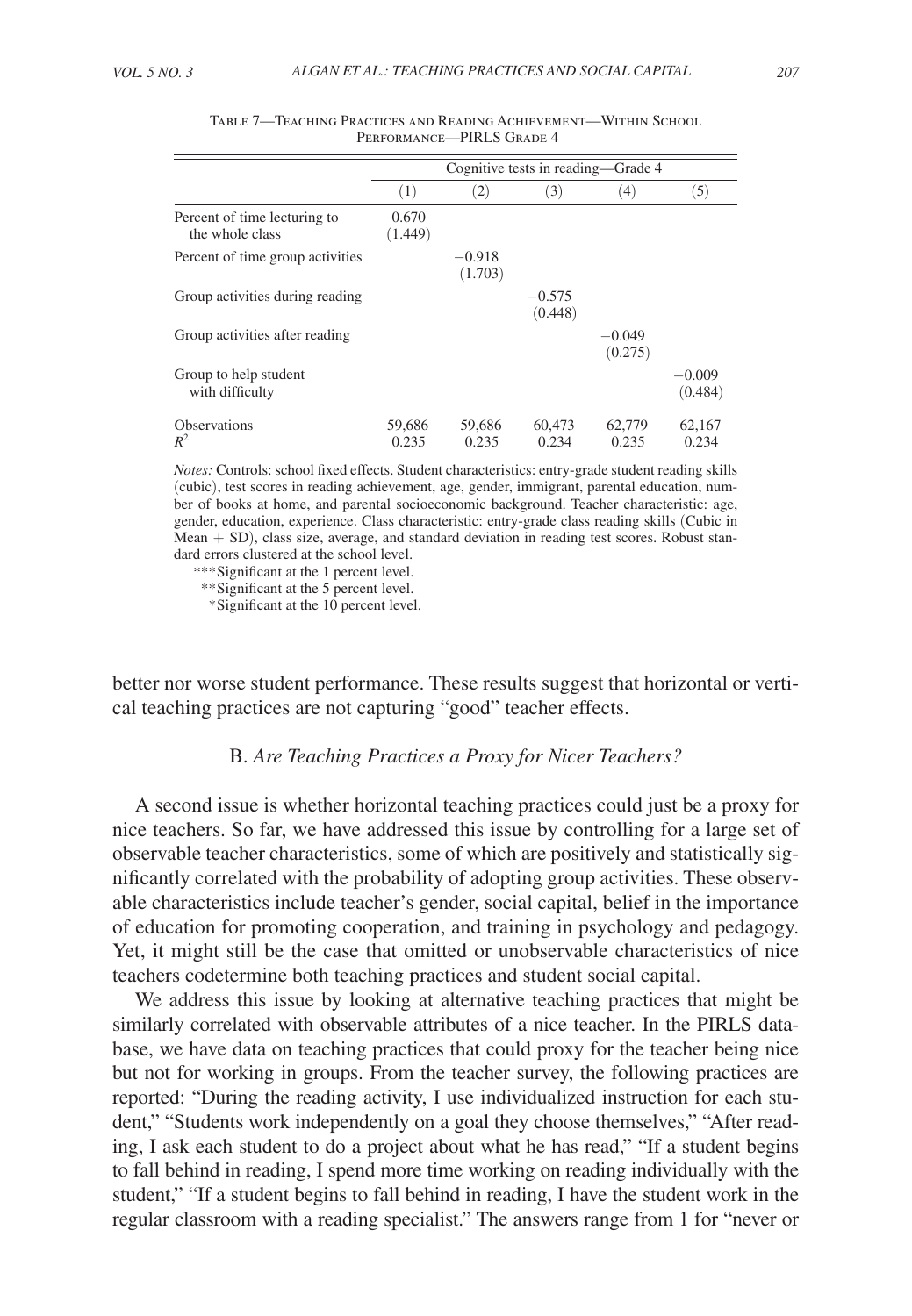|                               | Use individualized | Work                  | Do a             | Work with        | Work in the         |
|-------------------------------|--------------------|-----------------------|------------------|------------------|---------------------|
|                               | instruction        | individually on       | project about    | the student      | classroom with a    |
|                               | for reading        | open plan             | the reading      | individually     | teacher aide        |
|                               | (1)                | (2)                   | (3)              | $\left(4\right)$ | (5)                 |
| Student<br>(1)<br>cooperation | 0.003<br>(0.012)   | $0.033***$<br>(0.013) | 0.020<br>(0.013) | 0.001<br>(0.023) | 0.008<br>(0.026)    |
| <b>Observations</b>           | 60.978             | 61,054                | 61.615           | 61.766           | 61.392              |
| $R^2$                         | 0.01               | 0.01                  | 0.01             | 0.01             | 0.01                |
| Teacher<br>(2)<br>cooperation | 0.011<br>(0.010)   | 0.006<br>(0.011)      | 0.012<br>(0.011) | 0.037<br>(0.024) | $-0.012$<br>(0.024) |
| <b>Observations</b>           | 58,760             | 58,798                | 59,335           | 59,499           | 59,129              |
| $R^2$                         | 0.01               | 0.01                  | 0.01             | 0.01             | 0.01                |

Table 8—Alternative "Nice" Teaching Practices in Reading Activities—Within School Estimates—PIRLS Grade 4

*Notes:* Controls: school fixed effects. Student characteristics: entry-grade, student reading skills (cubic), test scores in reading achievement, age, gender, immigrant, parental education, number of books at home, parental socioeconomic background. Teacher characteristic: age, gender, education, experience. Class characteristic: entrygrade class reading skills (Cubic in Mean + SD), class size, average, and standard deviation in reading test scores. Robust standard errors clustered at the school level.

*\*\*\**Significant at the 1 percent level.

*\*\**Significant at the 5 percent level.

 *\**Significant at the 10 percent level.

almost never" to 4 for "every day or almost every day." All these practices are correlated in a similar way (both in magnitude and statistical power) with the teacher characteristics that predict group activities (female teacher and training in psychology or pedagogy). Assuming that there is the same selection of teaching practices on observable teacher characteristics as on unobservable ones, all these practices should capture the same "nice" teacher fixed effect. We should then expect an impact of these practices on student beliefs comparable to that of group activities.

Table 8 shows that this is not the case. The effects of these alternative teaching practices are less sizeable than those of working in groups, and usually insignificant. Spending more time individually with students in difficulty, providing individual help with a reading specialist, or asking students to work on their chosen projects have no effect on student beliefs. This result suggests that it is working in groups, and not other practices used by "nice" teachers, that help develop social capital. Importantly, this result is based on the assumption that the selection of teaching practices on unobservable teacher characteristics is the same across those different practices. We cannot exclude the possibility that an unobservable nice teacher trait drives group activities in a different way than the other practices.

#### **VI. Conclusion**

We have presented empirical evidence documenting the connection between teaching practices and social capital. In a cross-section of countries, teaching practices are associated with beliefs supporting social capital. In the micro data, across schools within a country, horizontal teaching practices, such as working in groups, are associated with pro-social beliefs, while vertical teaching practices, such as teachers lecturing, are associated with opposite beliefs. Within-school (and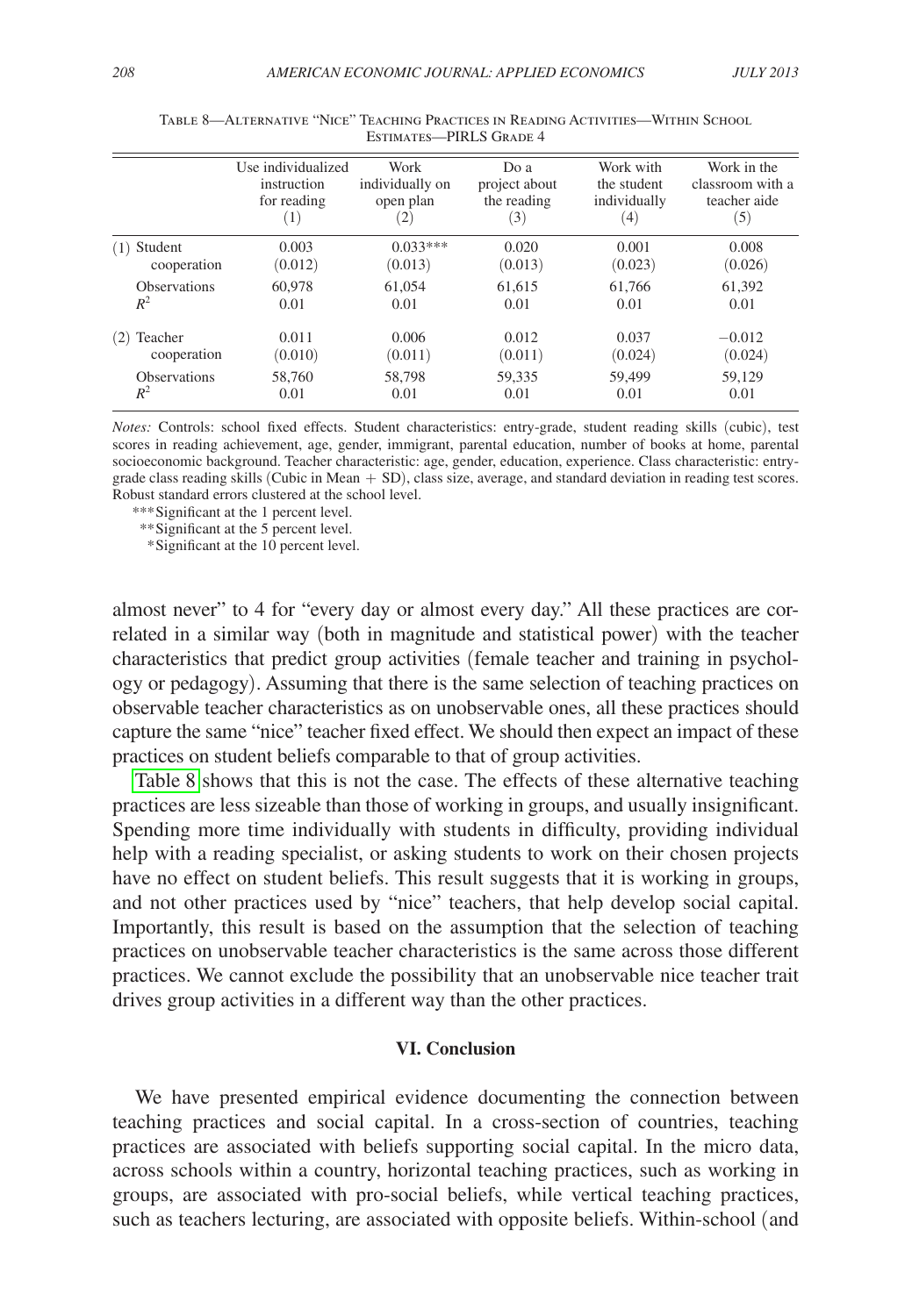within-classroom) estimates allow us to address the issues of omitted variables and reverse causality. We find that these correlations reflect causal effects, and not omitted "community social capital," selection of students or teachers, or reverse causality.

The finding that schools, and not just families, can produce social capital, is consistent with the case for progressive education as developed by Dewey (1944). This hopeful conclusion suggests the possibility of altering social capital in the community through teaching practices. In fact, the payoff to progressive education might be higher than we suggest here. Throughout the paper, we have focused only on the social capital payoff. Yet there is a substantial and growing body of thought that noncognitive skills, which seem intimately related to social capital, have an economic payoff as well (Bowles and Gintis 1976; Heckman 2008; Brunello and Schlotter 2010; Lindqvist and Westman 2011; Oreopoulos and Salvanes 2011). The relationship between teaching practices and economic performance is one of many open areas that remain to be explored.

#### **REFERENCES**

- **Aghion, Philippe, Yann Algan, Pierre Cahuc, and Andrei Shleifer.** 2010. "Regulation and Distrust." *Quarterly Journal of Economics* 125 (3): 1015–49.
	- **Algan, Yann, Elizabeth Beasley, Richard E. Tremblay, and Frank Vitaro.** 2012. "The Long Term Impact of Social Skills Training at School Entry: A Randomized Controlled Trial." [http://econ.sci](http://econ.sciences-po.fr/sites/default/files/file/yann%20algan/ALGAN_NBER.pdf)[ences-po.fr/sites/default/files/file/yann%20algan/ALGAN\\_NBER.pdf.](http://econ.sciences-po.fr/sites/default/files/file/yann%20algan/ALGAN_NBER.pdf)
- **Algan, Yann, and Pierre Cahuc.** 2010. "Inherited Trust and Growth." *American Economic Review* 100 (5): 2060–92.
- **Algan, Yann, Pierre Cahuc, and Andrei Shleifer.** 2013. "Teaching Practices and Social Captial: Dataset." *American Economic Journal: Applied Economics* 5 (3):189–210. [http://dx.doi.org/10.1257/](http://dx.doi.org/10.1257/app.5.3.189) [app.5.3.189](http://dx.doi.org/10.1257/app.5.3.189).
	- **Altonji, Joseph G., Todd E. Elder, and Christopher R. Taber.** 2005. "An Evaluation of Instrumental Variable Strategies for Estimating the Effects of Catholic Schooling." *Journal of Human Resources* 40 (4): 791–821.
- **Banfield, Edward C.** 1958. *The Moral Basis of a Backward Society*. New York: Free Press.
- **Bisin, Alberto, and Thierry Verdier.** 2001. "The Economics of Cultural Transmission and the Dynamics of Preferences." *Journal of Economic Theory* 97 (2): 298–319.
	- **Bourdieu, Pierre, and Jean Claude Passeron.** 1970. *La Reproduction: Elèments pour une théorie du système d'enseignement*. Paris: Minuit Edition.
	- **Bowles, Samuel, and Herbert Gintis.** 1976. *Schooling in Capitalist America: Educational Reform and the Contradictions of Capitalist Life*. New York: Basic Books.
- **Brunello, Giorgio, and Martin Schlotter.** 2010. "The Effect of Non Cognitive Skills and Personality Traits on Labour Market Outcomes." Unpublished.
- **Chetty, Raj, John N. Friedman, Nathaniel Hilger, Emmanuel Saez, Diane Schanzenbach, and Danny Yagan.** 2011. "How Does Your Kindergarten Classroom Affect Your Earning? Evidence from Project Star." *Quarterly Journal of Economics* 126 (4): 1593–1660.
	- **Chetty, Raj, John N. Friedman, and Jonah E. Rockoff.** 2011. "The Long Term Impacts of Teachers: Teacher Value-Added and Student Outcomes in Adulthood." National Bureau of Economic Research (NBER) Working Paper 17699.
- **Coleman, James S.** 1990. *Foundations of Social Theory*. Cambridge, MA: Harvard University Press.
- **Croson, Rachel, and Uri Gneezy.** 2009. "Gender Differences in Preferences." *Journal of Economic Literature* 47 (2): 448–74.
- **Dewey, John.** 1944. *Democracy and Education*. New York: Dover.
- **Djankov, Simeon, Edward Glaeser, Rafael La Porta, Florencio Lopez-de-Silanes, and Andrei Shleifer.**  2003. "The New Comparative Economics." *Journal of Comparative Economics* 31 (4): 595–619.
- **Glaeser, Edward L., Giacomo A. M. Ponzetto, and Andrei Shleifer.** 2007. "Why Does Democracy Need Education?" *Journal of Economic Growth* 12 (2): 77–99.